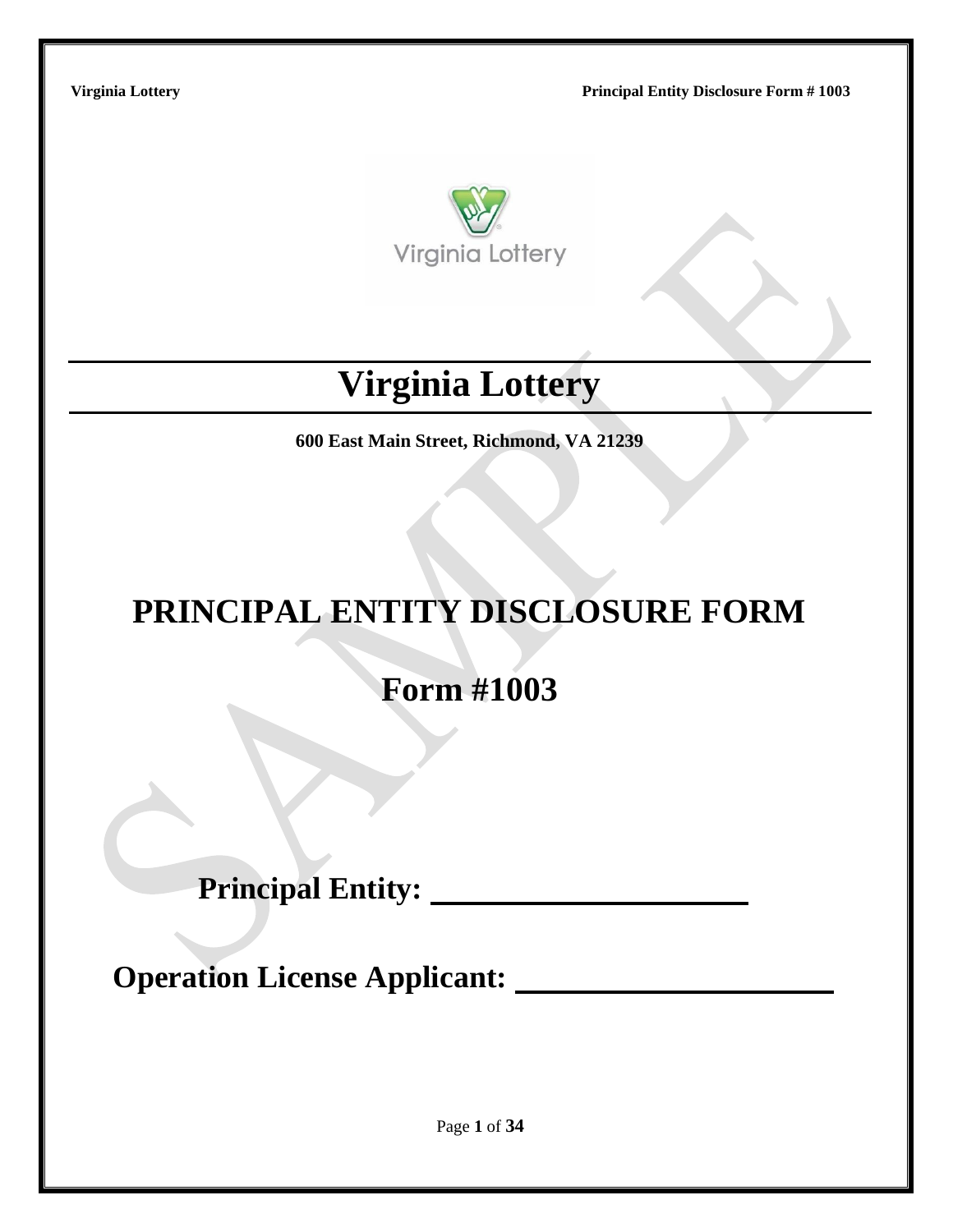# **TABLE OF CONTENTS**

|                  | Page #                                                                        |           |
|------------------|-------------------------------------------------------------------------------|-----------|
| <b>Section A</b> |                                                                               | 3         |
| <b>Section B</b> |                                                                               |           |
| <b>Section C</b> |                                                                               |           |
| <b>Section D</b> |                                                                               | 6         |
| D.1              | <b>Name of Principal</b>                                                      | 6         |
|                  |                                                                               |           |
| D.2              |                                                                               | 6         |
| D.3              |                                                                               | 6         |
| D.4              |                                                                               | 6         |
| D.5              |                                                                               | 7         |
| D.6              |                                                                               | 8         |
| D.7              |                                                                               | 8         |
| D.8              |                                                                               | 8         |
| D.9              |                                                                               | <b>10</b> |
| D.10             |                                                                               | <b>10</b> |
| D.11             | Anti-Trust, Trade Regulation & Securities Judgments; Statutory and Regulatory |           |
|                  |                                                                               | <b>10</b> |
| <b>D.12</b>      |                                                                               | <b>10</b> |
|                  |                                                                               | 11        |
|                  |                                                                               | 11        |
| <b>Section E</b> |                                                                               | 13        |
|                  |                                                                               | 13        |
|                  |                                                                               | 30        |
|                  |                                                                               | 31        |
|                  |                                                                               | 32        |
|                  |                                                                               |           |

| <b>Section F</b> | ີ |
|------------------|---|
|                  |   |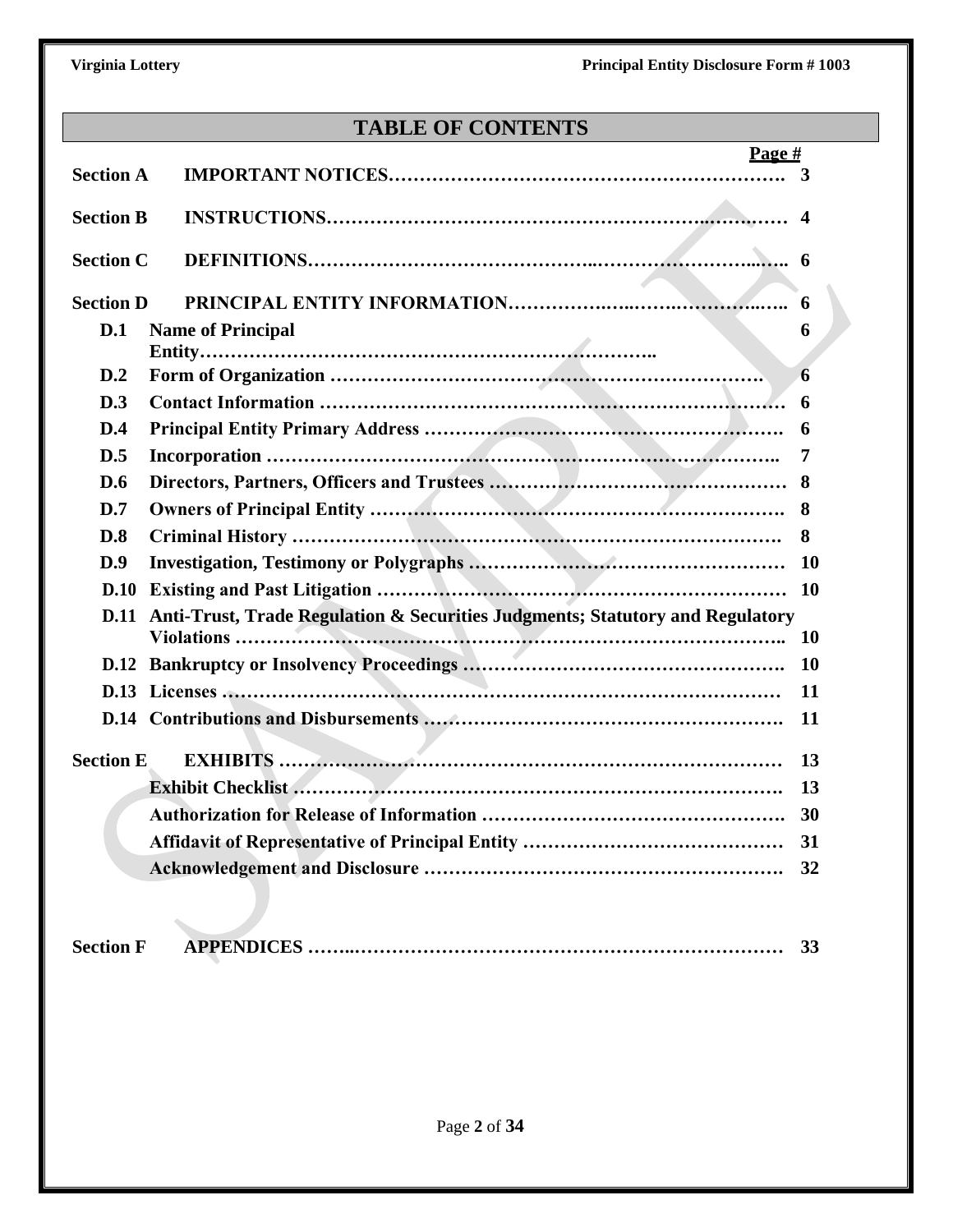# **SECTION A - IMPORTANT NOTICES**

- **A.1 This form is an official document of the Virginia Lottery ("Department"). This document is to be used for reference purposes only. All applications must be submitted online through the Department's automated licensing system which will be active on October 15, 2020. Paper applications will not be accepted.**
- **A.2** The burden of proving qualifications is at all times on the Principal Entity. The Principal Entity accepts any and all risk of adverse public notice, embarrassment, criticism, emotional distress or financial loss that may result from any action with respect to this application. The Principal Entity expressly waives any and all claims for damages as result thereof. Information not called for in this form or in addition to that which is provided in response to this form may be requested. The Principal Entity shall provide all information, documents, materials and certifications at the Principal Entity's expense.
- **A.3** The Principal Entity *must* make complete, accurate and truthful statements and include all material facts. Any misrepresentations, failure to provide any requested information, or failure to meet any other requirement as set out in law or regulation may result in the denial of the application; revocation of any license issued; and may subject the Principal Entity to civil and/or criminal penalties.
- **A.4** The background investigation of the Principal Entity shall be conducted as part of the background investigation of the Sports Betting Applicant ("Applicant").
- **A.5** The Principal Entity is under a continuing duty to **promptly** disclose any changes in the information provided in the application, as well as all changes to any of the materials submitted at the request of the Department. The duty to make such additional disclosures shall continue throughout any period of the license that is granted by the Department.
- **A.6** The Principal Entity shall **promptly** provide written notification to the Department of any corrections or changes to this application once submitted or to any of the materials submitted at the request of the Department.
- **A.7** All notices regarding the application will be sent to the address and/or email address provided by the Principal Entity on this form. The Principal Entity must immediately notify the Department of any change of address.
- **A.8** Any attempt by the Principal Entity to withdraw or retract this Disclosure Form may jeopardize the Applicant's application, and the Principal Entity shall be solely responsible for the consequences of such action.
- **A.9** All submissions with and for this application become the property of the Department and **will not** be returned.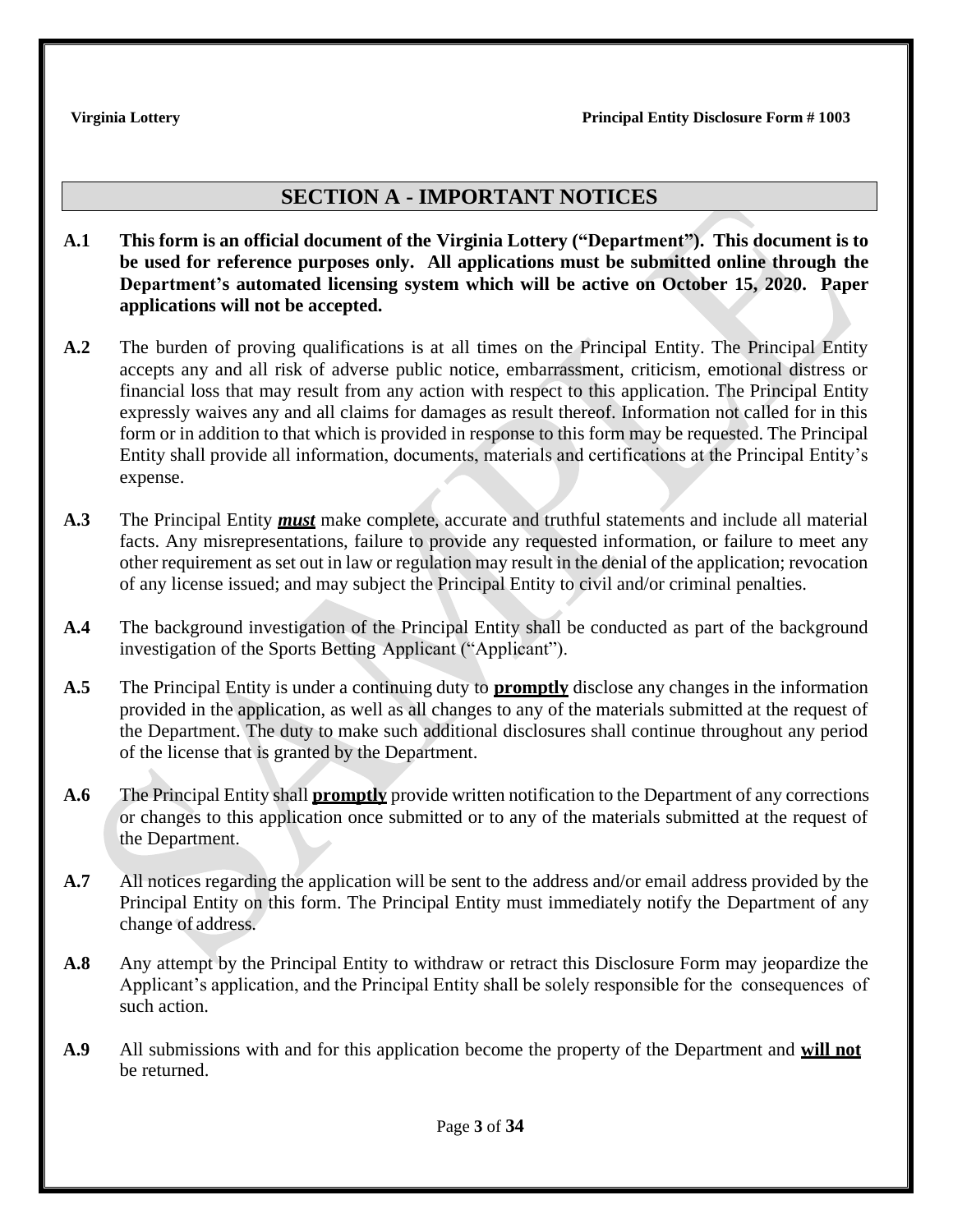# **SECTION B - INSTRUCTIONS**

**The instructions for this Disclosure Form apply to any Principal Entity of an Applicant for a sports betting license.** 

- **B.1** This Principal Entity Disclosure Form must be submitted for each Principal Entity of an Applicant for a sport betting license that meets the definition of "Principal Entity" in the Consolidated Definitions. See Section C.
- **B.2** Read each question carefully. Answer each and every question completely. **Do not leave blank spaces.** If a question does not apply, check "NO."
- **B.3** Do not misstate or omit any material fact(s). All information is subject to verification. False or misleading information is grounds for the Department to deny the application, or to suspend or revoke the license.
- **B.4** All required documentation, such as business formation papers, tax returns and appendices, as well as the application forms that comprise an application package for a license, **must** be uploaded at the time of filing this form.
- **B.5** Give specific attention to the clear identification of those portions of this Form that the Principal Entity deems confidential, proprietary commercial information or trade secrets, and provide justification of why such materials, upon request, should not be disclosed by the State pursuant to the Virginia Freedom of Information Act ("FOIA) (Va. Code § 2.2-3700 *et seq.*) and the Virginia Procurement Act (Va. Code § 2.2-4300 *et seq*.). Confidential information supplied shall be revealed in the course of the necessary administration of this application. A blanket statement by a Principal Entity that its entire application is confidential, proprietary commercial information or a trade secret is unacceptable. Applications shall be open to public inspection only after award of a license has been made, to the extent permitted by the FOIA. The Principal Entity is advised that, upon request for this information from a third party, the Department will make an independent determination whether the information may be disclosed. A Principal Entity or licensee waives any liability of the Commonwealth of Virginia, and its employees and agents, the Department, and the Board for any damages resulting from any disclosure or publication in any manner.

When the Department receives a FOIA request, Staff retrieves and compiles all records that are responsive to the request. "Public Records" means all writings, recordings or other form of data compilation, prepared or owned by, or in the possession a public body or its officers, employees or agents in the transaction of public business. After staff compiles all responsive records, Department counsel reviews the request and the records, and makes a legal determination as to whether the records may be released.

Additionally, when the Department receives a request for records of an entity that holds a gamingrelated license, or a vendor registration, Department Staff or Department Counsel typically advise the entity of the request and our anticipated response. The entity may seek a court order preventing the Department from releasing records it wants kept confidential.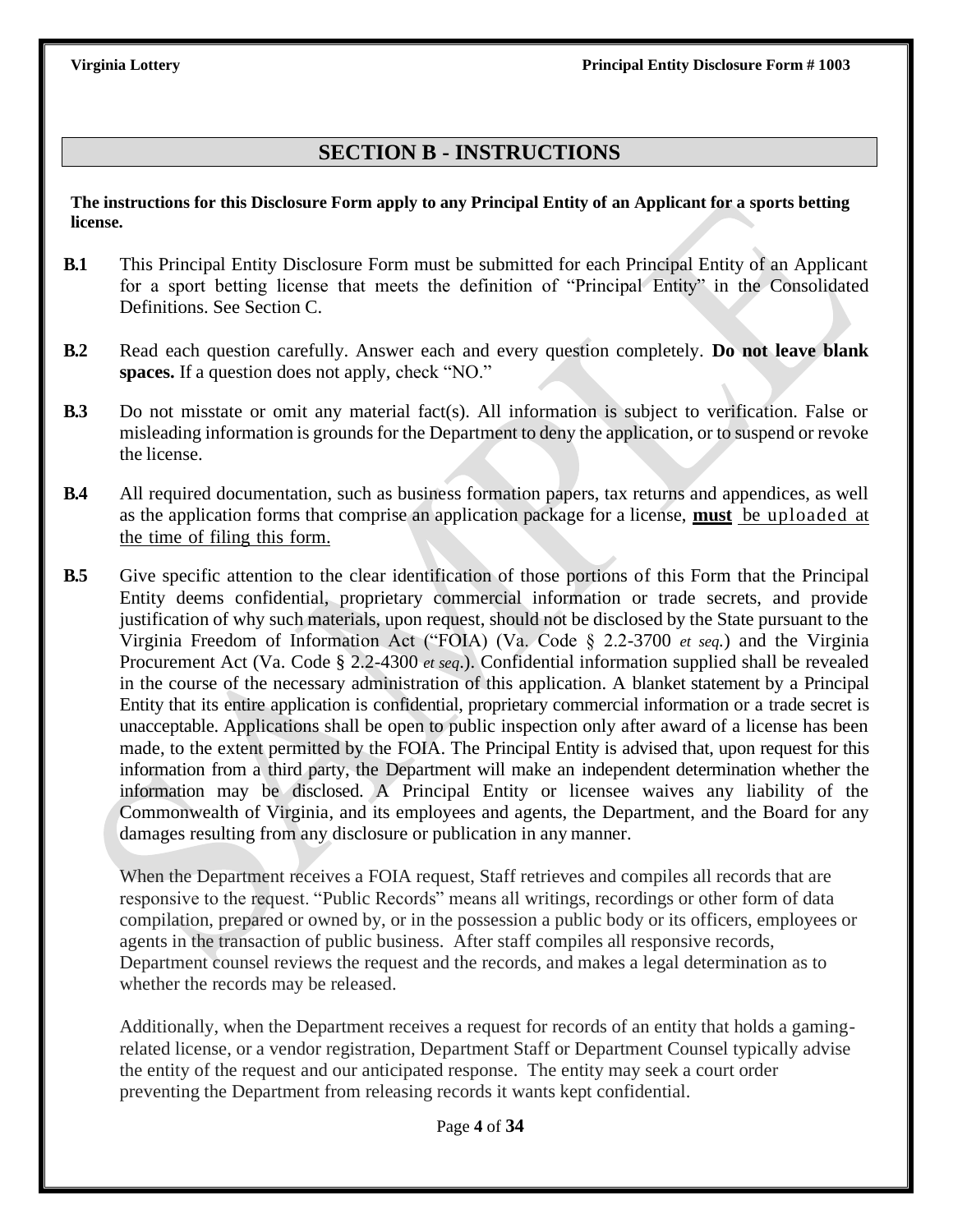- **B.6** The Department may request additional financial and other information as needed.
- **B.7** Attach proof of registration with the Virginia State Corporation Commission (SCC) to do business within the Commonwealth of Virginia. A "Certificate of Good Standing" must be obtained from the SCC. A Principal Entity will need to determine if the company's status is listed as in "Good Standing" by checking the following: <https://cis.scc.virginia.gov/>.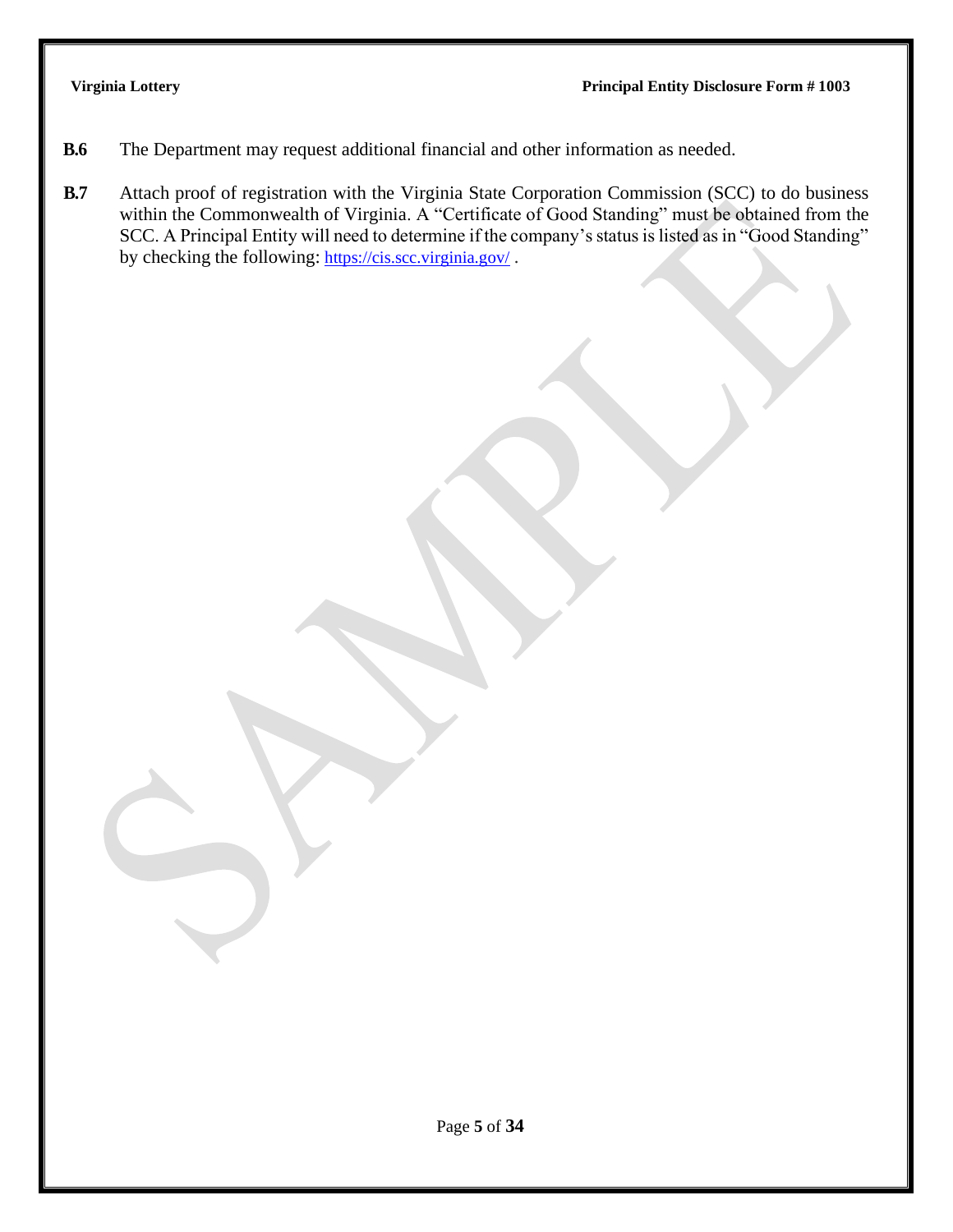|                                                                                                                                       | <b>SECTION C - DEFINITIONS</b>                  |  |                                                       |  |  |
|---------------------------------------------------------------------------------------------------------------------------------------|-------------------------------------------------|--|-------------------------------------------------------|--|--|
| Please refer to the list of Consolidated Definitions applicable to sports betting license applications, which is                      |                                                 |  |                                                       |  |  |
| available on the website of the Virginia Lottery's website: http://www.vagamingregulations.com                                        |                                                 |  |                                                       |  |  |
|                                                                                                                                       |                                                 |  |                                                       |  |  |
|                                                                                                                                       | <b>SECTION D - PRINCIPAL ENTITY INFORMATION</b> |  |                                                       |  |  |
|                                                                                                                                       |                                                 |  |                                                       |  |  |
| D.1<br>* As it is written on the Articles of Incorporation, By-Laws, Charter, partnership agreement or other official documents filed | <b>NAME OF PRINCIPAL ENTITY *</b>               |  |                                                       |  |  |
| with a State or Federal Government.                                                                                                   |                                                 |  |                                                       |  |  |
|                                                                                                                                       |                                                 |  |                                                       |  |  |
| $D / B / A$ or Trade Name(s):                                                                                                         |                                                 |  |                                                       |  |  |
| D.2                                                                                                                                   | PRINCIPAL ENTITY'S FORM OF ORGANIZATION         |  |                                                       |  |  |
| Check one:                                                                                                                            |                                                 |  |                                                       |  |  |
| $\hfill\Box$<br>Sole Proprietorship<br>$\Box$ Partnership                                                                             | $\Box$ Limited Partnership                      |  | $\Box$ C-Corporation $\Box$ Limited Liability Company |  |  |
| $\Box$ S-Corporation $\Box$ Trust<br>D.3                                                                                              | $\Box$ Other (Describe)                         |  |                                                       |  |  |
| POINT-OF-CONTACT FOR PRINCIPAL ENTITY<br>Title / Position within the company<br>Name                                                  |                                                 |  |                                                       |  |  |
|                                                                                                                                       |                                                 |  |                                                       |  |  |
| <b>Email Address</b>                                                                                                                  | <b>Telephone Number</b>                         |  | Fax Number                                            |  |  |
|                                                                                                                                       |                                                 |  |                                                       |  |  |
| D.4                                                                                                                                   | PRINCIPAL ENTITY'S PRINCIPAL ADDRESS            |  |                                                       |  |  |
| <b>Address Line 1 (Street Location)</b>                                                                                               |                                                 |  |                                                       |  |  |
| <b>Address Line 2</b>                                                                                                                 |                                                 |  |                                                       |  |  |
| City                                                                                                                                  | <b>State</b>                                    |  | <b>Zip Code</b>                                       |  |  |
| <b>Country</b>                                                                                                                        | Telephone Number                                |  | <b>Fax Number</b>                                     |  |  |
| Mailing Address - if different from above                                                                                             |                                                 |  |                                                       |  |  |
| <b>Address Line 1</b>                                                                                                                 |                                                 |  |                                                       |  |  |
| <b>Address Line 2</b>                                                                                                                 |                                                 |  |                                                       |  |  |
| <b>City</b>                                                                                                                           | <b>State</b>                                    |  | <b>Zip Code</b>                                       |  |  |
| Country                                                                                                                               | <b>Telephone Number</b>                         |  | <b>Fax Number</b>                                     |  |  |
|                                                                                                                                       |                                                 |  | $\lambda$                                             |  |  |
| <b>Web Site Address(es)</b>                                                                                                           |                                                 |  |                                                       |  |  |
|                                                                                                                                       |                                                 |  |                                                       |  |  |
|                                                                                                                                       |                                                 |  |                                                       |  |  |
|                                                                                                                                       | Page 6 of 34                                    |  |                                                       |  |  |
|                                                                                                                                       |                                                 |  |                                                       |  |  |
|                                                                                                                                       |                                                 |  |                                                       |  |  |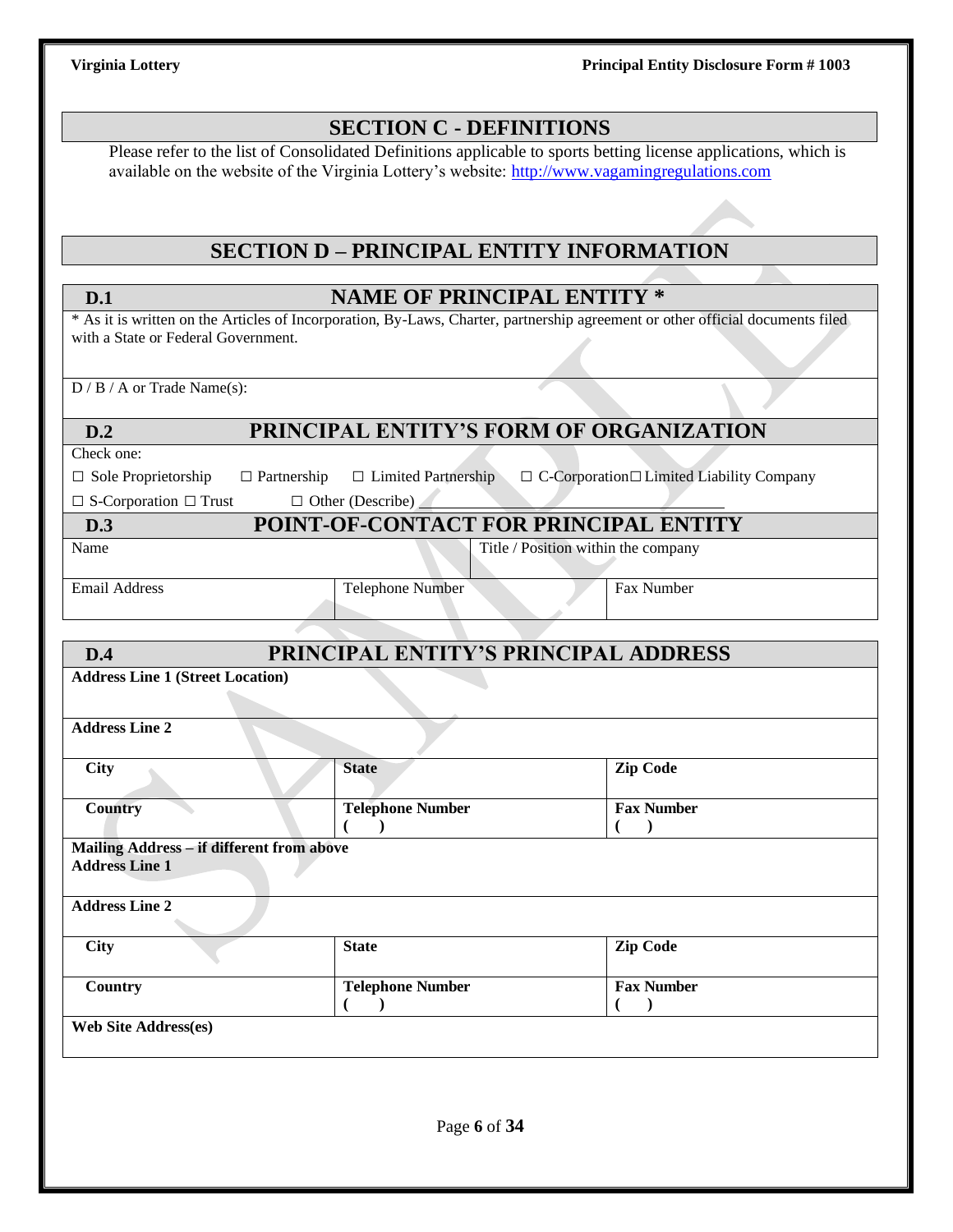### **D.5 INCORPORATION (If a Sole Proprietorship, provide an answer to the appropriate questions)**

### **(a) PRINCIPAL ENTITY'S INCORPORATION DOCUMENTS**

- 1) Business name as it appears on formation documents:
- 2) Place of Incorporation or other type of Formation:
- 3) Date of Formation:

### **(b) INCORPORATORS / FOUNDERS**

Use **Exhibit 1(a)** to provide the Principal Entity's Incorporators / Founders. (**Note**: If a Sole Proprietorship, provide the appropriate information on the Exhibits.)

### **(c) Virginia State Corporation Commission**

- 1) Is the Principal Entity registered to do business in Virginia:  $\Box$  Yes  $\Box$  No
- 2) If "Yes", please provide registration number:

### **IMPORTANT:**

Submit a .*pdf* of the Principal Entity's 'Good Standing' status from the Virginia State Corporation Commission (VSCC). The exhibit should be uploaded and labeled as "**Certificate of Good Standing**". For further information, see **B.7**.

### **(d) OTHER NAMES IN WHICH PRINCIPAL ENTITY HAS DONE BUSINESS**

Use **Exhibit 1(b)** to list all other names in which the Principal Entity has done business and give the approximate time periods during which these names were being used. (**Note**: If a Sole Proprietorship, provide the appropriate information on the Exhibits.)

### **(e) CURRENT ADDRESSES OF PRINCIPAL ENTITY**

Use **Exhibit 1(c)** to provide all the current addresses of the Principal Entity and all current addresses from which the Principal Entity is doing business. (**Note**: If a Sole Proprietorship, provide the appropriate information on the Exhibits.)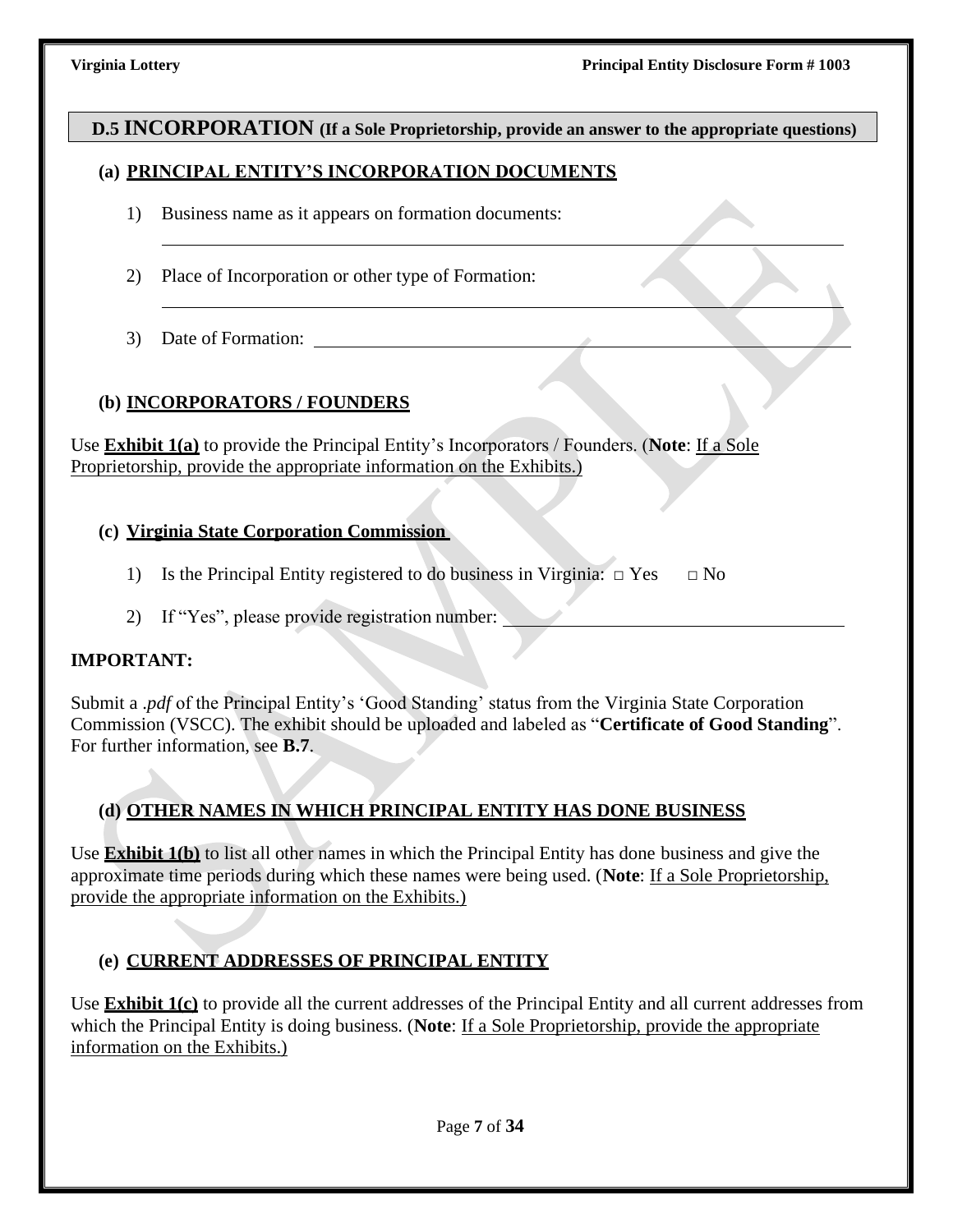# **(f) PREVIOUS ADDRESSES OF PRINCIPAL ENTITY**

Use **Exhibit 1(d)** to provide all addresses, other than those listed in **Exhibit 1(c)**, which Principal Entity has used or from which it was conducting business during the last ten (10) year period, and list the approximate dates during which said addresses were held. (**Note**: If a Sole Proprietorship, provide the appropriate information on the Exhibits).

# **(g) ALL BUSINESSES OPERATED BY THE PRINCIPAL ENTITY**

Use **Exhibit 1(e)** to provide a description of all businesses presently operated or intended to be operated by the Principal Entity and all former businesses operated by the Principal Entity in the past ten (10) years.

# **(h) RELATIONSHIP BETWEEN PRINCIPAL ENTITY AND THE SPORTS BETTING LICENSEE**

Use **Exhibit 1(f)** to describe the relationship between the Principal Entity and the Applicant for the sports betting license, and include any terms and conditions that affect ownership and control.

# **D.6 DIRECTORS, PARTNERS, OFFICERS AND TRUSTEES**

Use **Exhibit 2** to provide information for each Director, Partner, Officer and Trustee of the Principal Entity. Include any Grantor or Beneficiary of a Trust that meets the definition of a Principal.

As part of this application, each Director, Partner, Officer and Trustee that meets the definition of a Principal **must** complete and submit a Principal Employee Application **(Form 1002**).

# **D.7 OWNERS OF PRINCIPAL ENTITY**

Use **Exhibit 3** to provide each person who has a direct ownership interest in a sports betting applicant and all individuals and trusts who have a 5% or greater indirect ownership interest in a sports betting applicant.

# **D.8 CRIMINAL HISTORY (Subsidiaries, Directors, Partners, Officers, Trustees and Owners)**

# **IMPORTANT**:

The Department *will make inquiries* to establish whether the individuals and subsidiaries listed in this application have had any involvement with law enforcement agencies. Failure to disclose any such involvement will be taken into account when assessing the Principal Entity's character, honesty and integrity.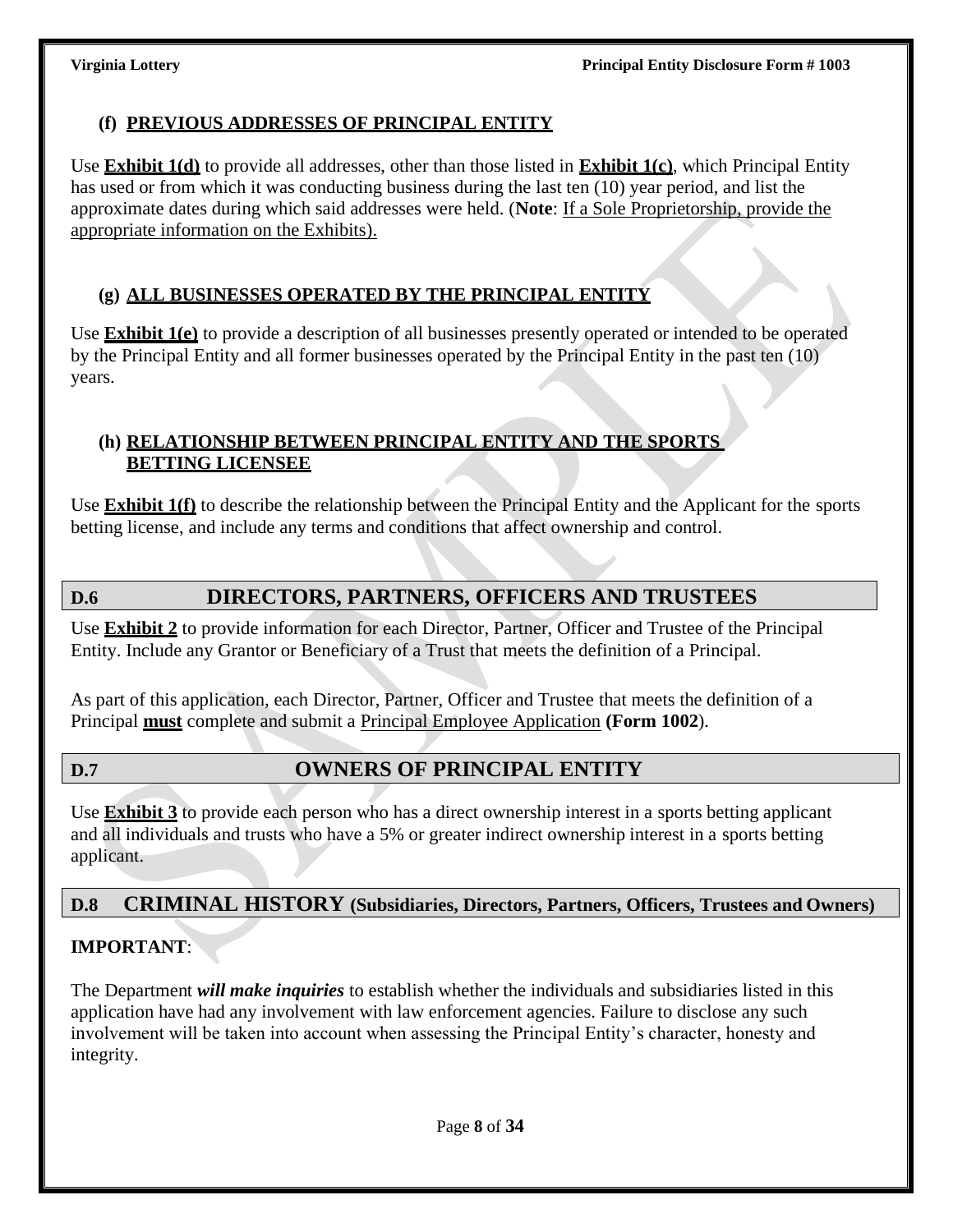This section asks about any arrests, offenses or charges against the Principal Entity or any of its Subsidiaries, Directors, Partners, Officers, Trustees or Owners.

Prior to answering this question, carefully review the DEFINITIONS and INSTRUCTIONS.

**DEFINITIONS –** For purposes of this section **ONLY:**

- A. **ARREST:** includes any time that you were stopped by any law enforcement officer and advised that you were under arrest, detained, held for questioning or were requested by a law enforcement officer to come to a law enforcement office or facility and answer questions. "Arrest" also includes any circumstances in which you were taken into custody by any law enforcement officer, fingerprinted, detained in any jail or detention center, or otherwise been the subject of a court order to appear in a judicial proceeding in which you were accused of a crime or offense as defined in subsection C.
- B. **CHARGE:** includes any indictment, complaint, information, summons, or other notice of the alleged commission of any "offense."
- C. **OFFENSE:** includes all felonies, misdemeanors, gambling offenses and summary offenses that may have required you to appear before any municipal, state, or federal grand jury, court, or any other judicial tribunal except juvenile court. "Offense" also includes all driving-related charges or offenses which carry any period of incarceration.

**INSTRUCTIONS** for question below \*

- **1)** Answer "**Yes**" and provide *all* information to the best of your ability **EVEN IF:**
	- A. You did not commit the offense charged;
	- B. The charges were dismissed or downgraded to a lesser charge;
	- C. You completed a pretrial intervention or other rehabilitation or diversionary program;
	- D. You were not convicted:
	- E. You did not serve any time in a correctional facility;
	- F. The charges or offenses happened a long time ago; or
	- G. You were not arrested for the charge.
- 2) Answer "**No**" if:
	- A. You have never been charged with or arrested for any crime or offense;
	- B. You were arrested or charged when you were under eighteen (18) years of age and your arrest or charge, including any sentence that a court imposed, was adjudicated entirely in juvenile court;
	- C. The records of the charge or arrest have been expunged pursuant to an order of court or otherwise sealed by a court of competent jurisdiction.

# **\* Question:**

Has the Principal Entity;

Have any of the Principal Entity's subsidiaries;

Have any of the Principal Employees, (Directors, Partners, Officers, Trustees, Owners) ever been indicted, arrested, charged with, or convicted of, a criminal offense or been a party to or named as an unindicted conspirator in any criminal proceeding in this state or any other jurisdiction?

|  |  | ٦ |
|--|--|---|
|--|--|---|

If "**Yes**", use **Exhibit 4** to provide information concerning criminal history.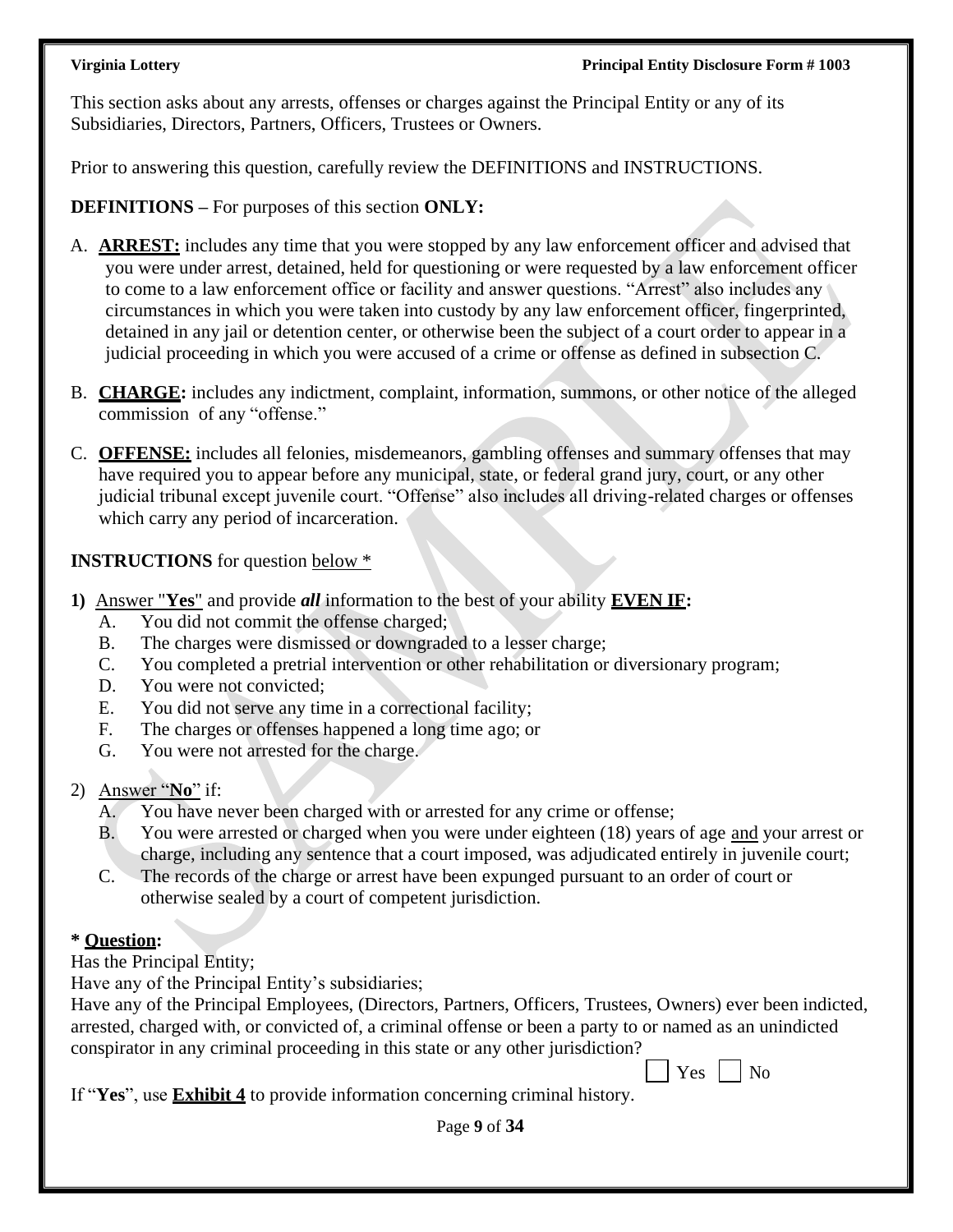# **D.9 INVESTIGATIONS, TESTIMONY or POLYGRAPHS**

- a. Has the Principal Entity, any of its subsidiaries, principals, directors, partners, trustees or officers ever been called to testify before, been the subject of an investigation conducted by, or requested to take a polygraph exam by any governmental agency, court, committee, grand jury or investigatory body (municipal, state, county, provincial, federal national, etc.) other than in response to minor traffic related offenses? Yes No
- b. If "**Yes**", use **Exhibit 5** to describe the investigations, testimony or polygraphs.

# **D.10 EXISTING AND PAST LITIGATION**

Use **Exhibit 6** to describe all existing civil litigation or any settled or closed legal action over the past three (3) years to which the Principal Entity, its parent, affiliate, holding or any subsidiary is or was a party whether in this state or in another jurisdiction. This description must include the title and docket number of the litigation, the name and location of the court before which it is pending, the identity of all parties to the litigation, the general nature of all claims being made and the nature of any judgments.

List the most recent litigation first.

### **ANTITRUST, TRADE REGULATION & SECURITIES JUDGEMENT; STATUTORY AND REGULATORY VIOLATIONS D.11**

- a. Has the Principal Entity ever had a judgment, order, consent decree or consent order pertaining to a violation or alleged violation of the federal antitrust, trade regulation or securities laws, or similar laws of any state, province or country entered against it?  $|\gamma_{\text{es}}|$  No
- b. In the past ten years, has the Principal Entity had a judgment, order, consent decree or consent order pertaining to any state or federal statute, regulation or code that resulted in a fine or penalty of \$10,000 or more entered against it? Yes No
- c. If "**Yes**", to either question, use **Exhibit 7** to provide the following information for each judgment, order, consent decree or consent order.

# **D.12 BANKRUPTCY OR INSOLVENCY PROCEEDINGS**

- a. Has the Principal Entity, or any affiliate, intermediary, subsidiary or holding company had any petition under any provision of the Federal Bankruptcy Code or under any state insolvency law filed by or against it in the last ten year period? Yes No
- b. Has the Principal Entity, or any affiliate, intermediary, subsidiary or holding company sought relief under any provision of the Federal Bankruptcy Code or under any state insolvency law in the last ten-year period?  $|$   $|$   $|$   $Y$ es  $|$   $|$   $|$   $N$ o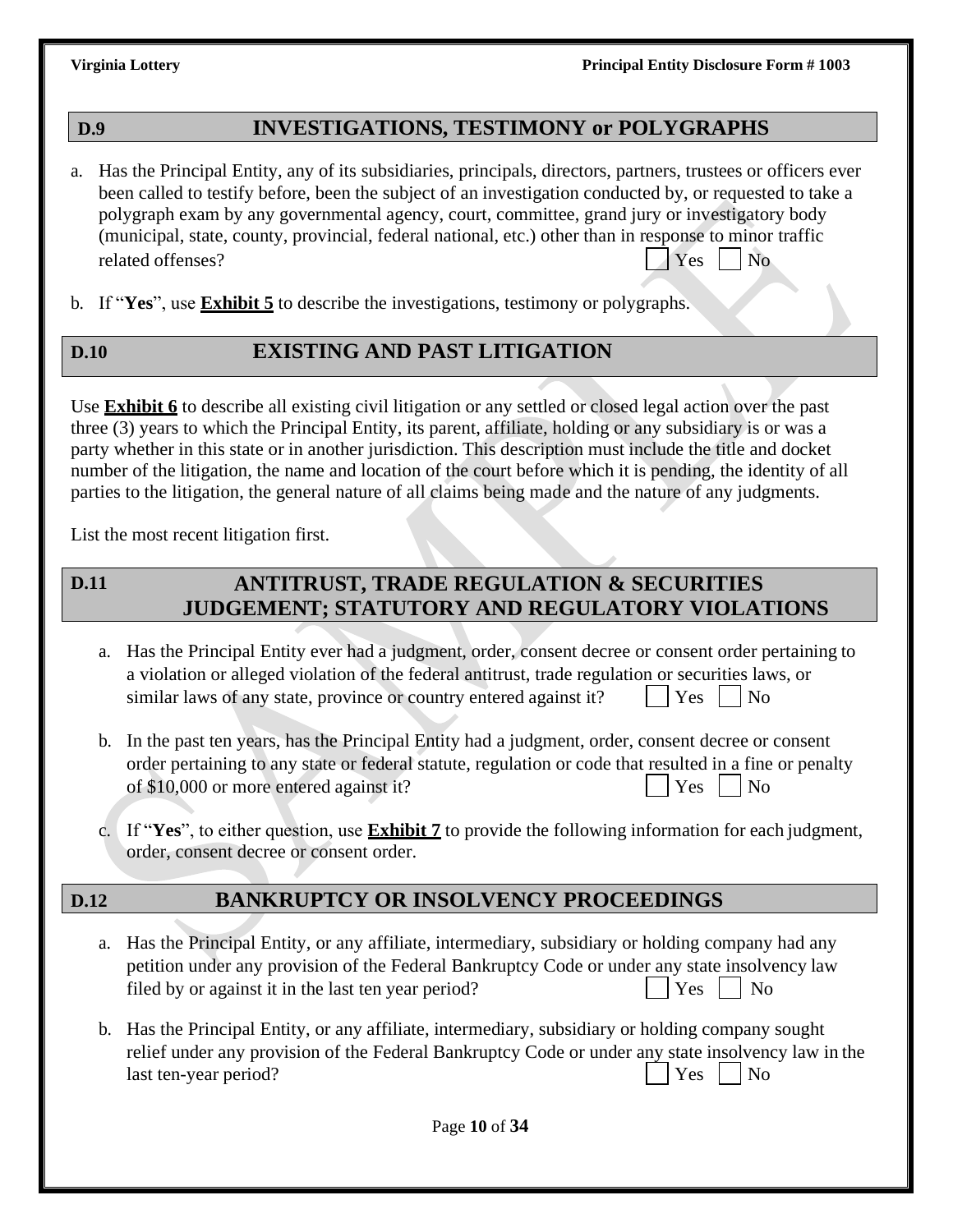$Yes \mid \mid No$ 

 $Yes \mid \text{No}$ 

- c. Has any receiver, fiscal agent, trustee, reorganization trustee, or similar officer been appointed in the last ten year period by a court for the business or property of the Principal Entity, or any affiliate, intermediary, subsidiary or holding companies?  $|$   $|$   $Yes$   $|$   $|$  No
- d. If "**Yes**", to question '**a**', '**b**' or '**c**', use **Exhibit 8** to provide detailed information for each bankruptcy or insolvency proceeding.

# **D.13 LICENSES**

- a. Has the Principal Entity, or any affiliate, intermediary, subsidiary or holding company ever **applied** in any jurisdiction, including but not limited to, any federal, state, local or Native American governments for a license, permit or other authorization to participate in lawful gambling operations (including slot machines, video lottery terminals, table gaming, horse racing,  $\log$  racing, pari-mutuel operation, sports betting, etc.)?  $\log$   $\log$   $\log$
- b. Has the Principal Entity, or any affiliate, intermediary, subsidiary or holding company ever had any license application, license, permit or other authorization issued by a government agency in this state or any other jurisdiction denied, suspended or revoked in last ten year period?  $Yes \mid \mid No$
- c. If "**Yes**", use **Exhibit 9** to provide the following information for each license application, license, permit or other authorization applied for and license or certificate denied, suspended or revoked.

# **D.14 CONTRIBUTIONS AND DISBURSEMENTS**

- a. During the last ten year period, has the Principal Entity, or any affiliate, intermediary, subsidiary or holding company, director, officer, or employee or any third party acting for or on behalf of the corporation made any bribes or kickbacks or made any payments alleged to have been bribes or kickbacks to any employee, company or organization to obtain favorable treatment?
- b. Has the Principal Entity, or any affiliate, intermediary, subsidiary or holding company, director, officer or employee or any third party acting for or on behalf of the corporation made any bribes or kickbacks or made any payments alleged to have been bribes or kickbacks to any government official, domestic or foreign to obtain favorable treatment in the last ten year period?
- c. In the last ten (10) years, has the Principal Entity, or any affiliate, intermediary, subsidiary or holding company maintained any bank account, domestic or foreign, not reflected on the Principal Entity's books or records?  $| \nvert$  Yes  $| \nvert$  No
- d. During the last ten year period, has the Principal Entity, or any affiliate, intermediary, subsidiary or holding company, maintained any numbered accounts or any account in the name of a nominee for the Principal Entity?  $|$   $|$   $Y$ es  $|$   $|$  No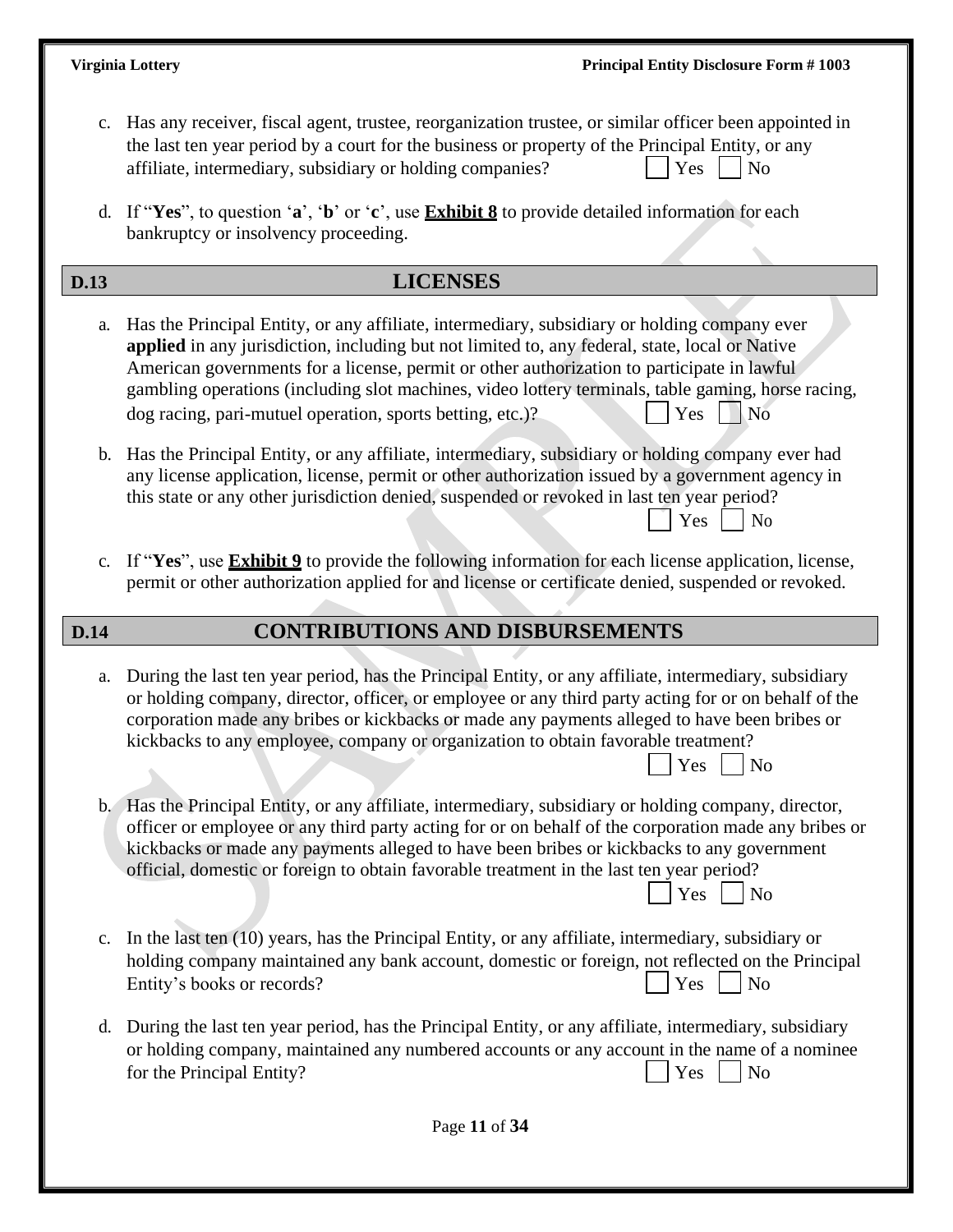e. If "**Yes**", to question '**a**', '**b**', '**c**' or '**d**', use **Exhibit 10** to provide information for any present or former directors, officers, employees or third parties who would have knowledge or information concerning the questions above answered affirmatively.

# **D.15 AUTHORIZATION FOR RELEASE OF INFORMATION**

Use **Exhibit 11** to authorize the Department to obtain information about Principal Entity in order to investigate the Application.

### **D.16 AFFIDAVIT OF REPRESENTATIVE OF PRINCIPAL ENTITY**

Use **Exhibit 12** to provide the Department with an acknowledgment from an authorized representative of the Principal Entity that all information contained in this Disclosure Form is true, correct and not misleading.

# **D.17 ACKNOWLEDGEMENT AND DISCLOSURE**

Use **Exhibit 13** to provide the Department with an acknowledgment of important details relating to the application process. This form also provides the Department with an acknowledgment of the Principal Entity's continuing obligations during the term of any license issued.

# **REMAINDER OF PAGE INTENTIONALLY LEFT BLANK**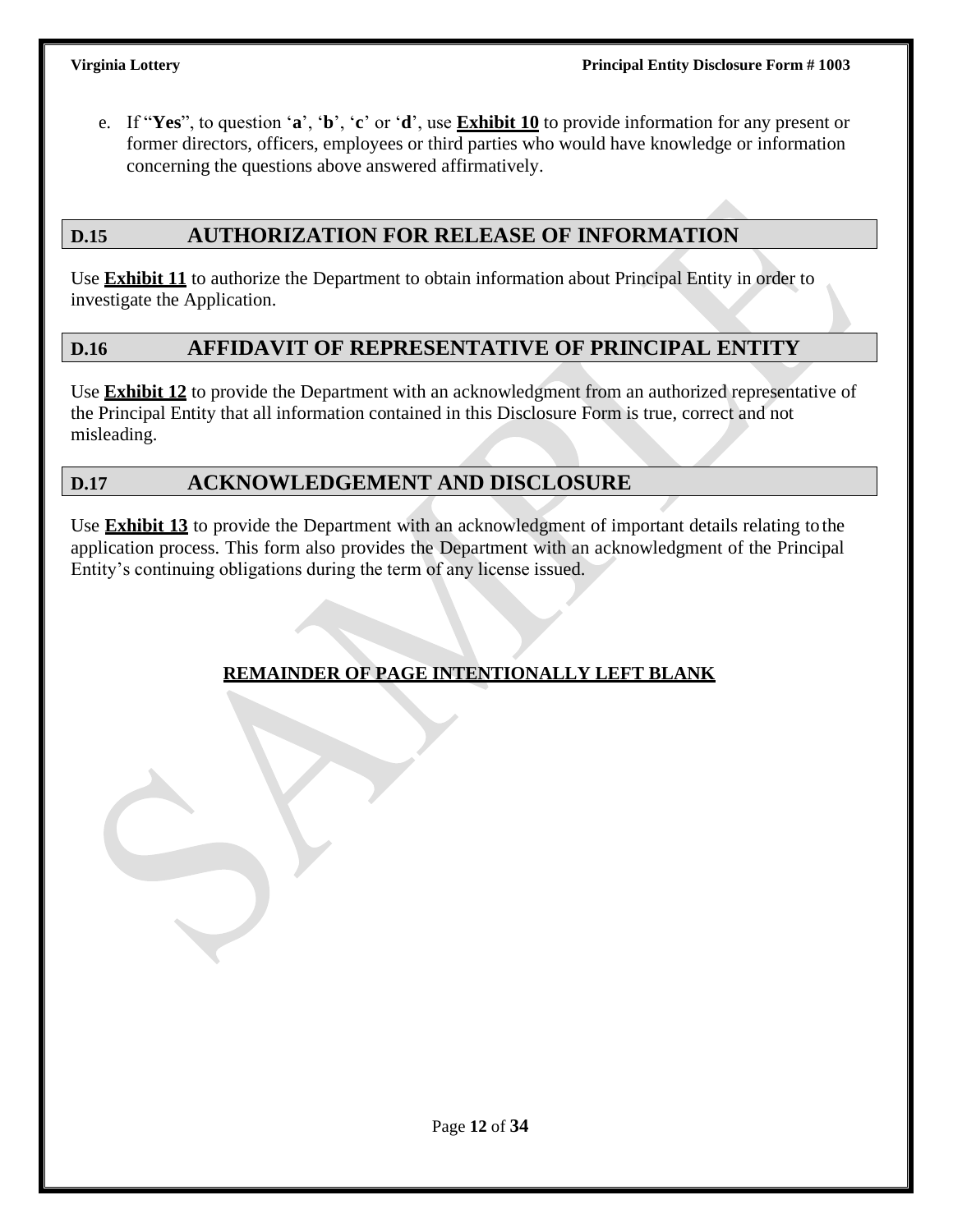# **SECTION E - EXHIBITS**

# **Principal Entity Disclosure Form Checklist**

Use this checklist to indicate with an "X" that the exhibit is attached with this application. All attachments are **mandatory.** If a question, exhibit or addendum is not applicable, indicate "**Not Applicable**" and **state why it is not applicable in the exhibit**. If any item is missing or not filed according to these directions, the application will be considered incomplete and will not be processed.

| <b>EXHIBIT</b><br><b>NUMBER</b> | <b>EXHIBIT DESCRIPTION</b>                                                                    | <b>PLACE</b><br>x |
|---------------------------------|-----------------------------------------------------------------------------------------------|-------------------|
| None                            | Virginia State Corporation Commission "Certificate of Good<br>Standing"                       |                   |
| 1(a)                            | Incorporators/Founders                                                                        |                   |
| 1(b)                            | Other names and addresses presently used of the Principal Entity                              |                   |
| 1(c)                            | <b>Current Addresses of Principal Entity</b>                                                  |                   |
| 1(d)                            | Previous addresses of the Principal Entity (Past 10 years)                                    |                   |
| 1(e)                            | Description of businesses presently operated by the Principal Entity                          |                   |
| 1(f)                            | Relationship of Principal Entity and Sports Betting Applicant                                 |                   |
| $\overline{2}$                  | Current Directors, Partners, Officers, Trustees and Compensation                              |                   |
| 3                               | <b>Owners of Principal Entity</b>                                                             |                   |
| $\overline{4}$                  | <b>Criminal History</b>                                                                       |                   |
| 5                               | Investigations, Testimony, or Polygraphs                                                      |                   |
| 6                               | <b>Existing and Past Litigation</b>                                                           |                   |
| $\overline{7}$                  | Antitrust, trade regulations and securities judgments; statutory<br>and regulatory violations |                   |
| 8                               | Bankruptcy or insolvency proceedings                                                          |                   |
| 9                               | Licenses                                                                                      |                   |
| 10                              | <b>Contribution and Disbursements</b>                                                         |                   |
| 11                              | <b>Required Attachments - Explanations</b>                                                    |                   |
| 12                              | <b>Authorization For Release of Information</b>                                               |                   |
| 13                              | Affidavit of Representative of Principal Entity                                               |                   |
| 14                              | Acknowledgement and Disclosure                                                                |                   |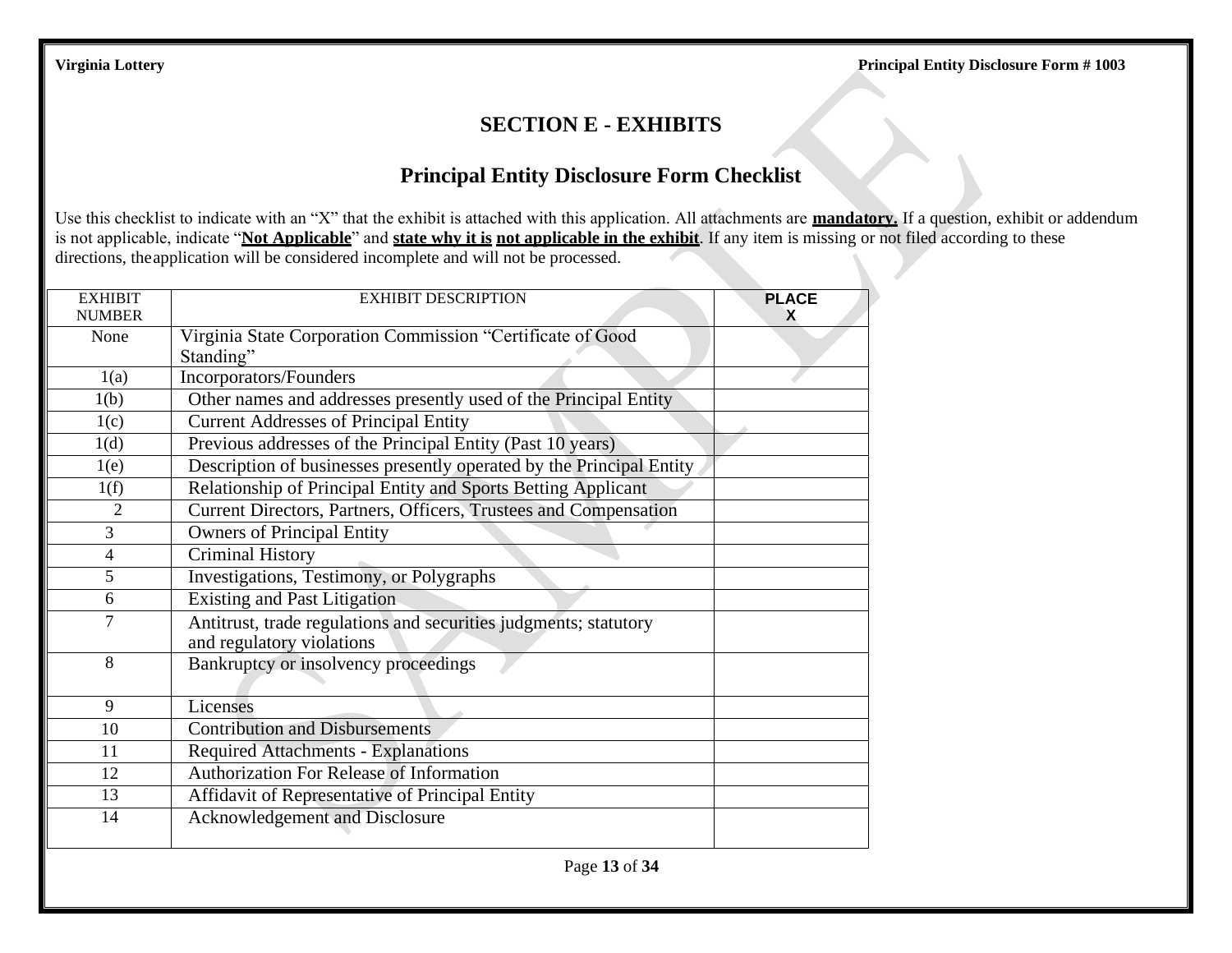# **EXHIBIT 1(a): INCORPORATORS/FOUNDERS**

Provide the Principal Entity's Incorporators/Founders. (Note: If a Sole Proprietorship, provide the appropriate information on the Exhibits.)

| Last Name                               | <b>First Name</b> |                      | Middle Name |                      | Suffix (Jr., Sr., etc.) |
|-----------------------------------------|-------------------|----------------------|-------------|----------------------|-------------------------|
| Occupation                              |                   | Title                |             |                      |                         |
| Address Line 1                          |                   | Address Line 2       |             |                      |                         |
| City                                    |                   | State/Province       |             | Postal Code          |                         |
| Country                                 |                   | <b>Email Address</b> |             | <b>Phone Number</b>  |                         |
| Principal Employee (Form 1002) Uploaded |                   |                      |             | $\Box$ Yes $\Box$ No |                         |
| <b>Last Name</b>                        | First Name        |                      | Middle Name |                      | Suffix (Jr., Sr., etc.) |
| Occupation                              |                   | Title                |             |                      |                         |
| Address Line 1                          |                   | Address Line 2       |             |                      |                         |
| City                                    |                   | State/Province       |             | Postal Code          |                         |
| Country                                 |                   | <b>Email Address</b> |             | Phone Number         |                         |
| Principal Employee (Form 1002) Uploaded |                   |                      |             | $\boxtimes$ Yes      | $\square$ No            |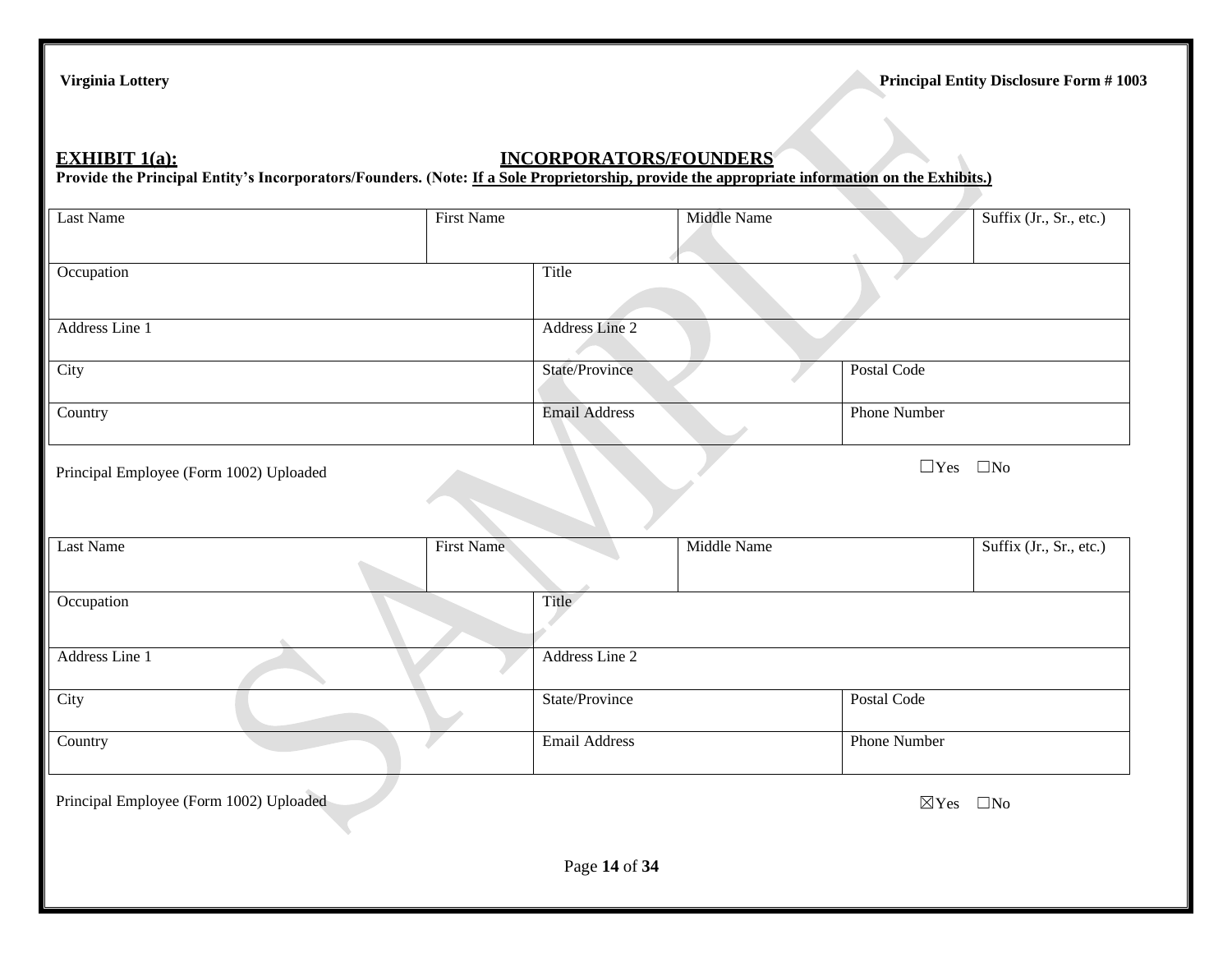### **EXHIBIT 1(b): COTHER NAMES AND ADDRESSES OF PRINCIPAL ENTITY**

**List all other names in which the Principal Entity is currently doing business. (Note: If a Sole Proprietorship, provide the appropriate information in the Exhibit.)**

| $\ensuremath{\mathsf{NAME}}$ | FULL ADDRESS | FROM<br>(MM/YYYY) | $\frac{TO}{(MM/YYYY)}$ |  |  |
|------------------------------|--------------|-------------------|------------------------|--|--|
|                              |              |                   |                        |  |  |
|                              |              |                   |                        |  |  |
|                              |              |                   |                        |  |  |
|                              |              |                   |                        |  |  |
|                              |              |                   |                        |  |  |
|                              |              |                   |                        |  |  |
|                              |              |                   |                        |  |  |
|                              |              |                   |                        |  |  |
|                              |              |                   |                        |  |  |
|                              |              |                   |                        |  |  |
| Page 15 of 34                |              |                   |                        |  |  |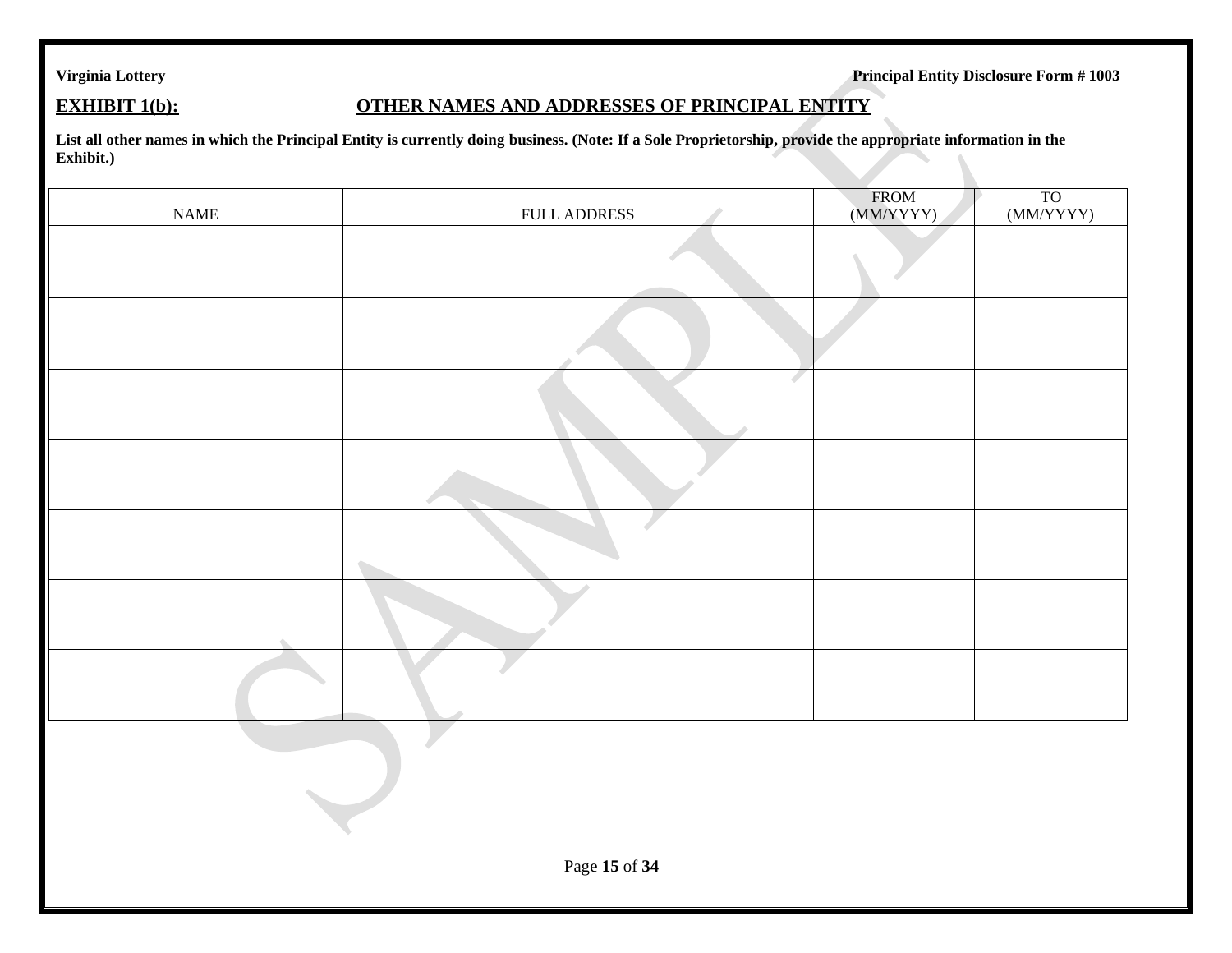| <b>Virginia Lottery</b>                                                                                                                                                                                                                                                                                  |                                                            | <b>Principal Entity Disclosure Form #1003</b> |  |  |  |
|----------------------------------------------------------------------------------------------------------------------------------------------------------------------------------------------------------------------------------------------------------------------------------------------------------|------------------------------------------------------------|-----------------------------------------------|--|--|--|
| <b>EXHIBIT 1(c):</b><br><b>CURRENT ADDRESSES OF PRINCIPAL ENTITY</b><br>Provide all the current addresses of the Principal Entity and all current addresses from which the Principal Entity is doing business. (Note: If a Sole<br>Proprietorship, provide the appropriate information on the Exhibits.) |                                                            |                                               |  |  |  |
| Describe the Principal Entity's use of this address: (check all that apply to this address)                                                                                                                                                                                                              |                                                            |                                               |  |  |  |
| $\Box$ Residential<br>$\Box$ Production<br>$\Box$ Mailing<br>$\Box$ Corporate                                                                                                                                                                                                                            | $\Box$ Development / Testing<br>$\Box$ Warehouse / Storage | $\Box$ Distribution                           |  |  |  |
| $\Box$ Other (Describe) $\_\_$                                                                                                                                                                                                                                                                           |                                                            |                                               |  |  |  |
| Address Line 1                                                                                                                                                                                                                                                                                           | Address Line 2                                             |                                               |  |  |  |
|                                                                                                                                                                                                                                                                                                          |                                                            |                                               |  |  |  |
| City                                                                                                                                                                                                                                                                                                     | State/Province                                             | Postal Code                                   |  |  |  |
|                                                                                                                                                                                                                                                                                                          | <b>Email Address</b>                                       | Phone Number                                  |  |  |  |
| Country                                                                                                                                                                                                                                                                                                  |                                                            |                                               |  |  |  |
|                                                                                                                                                                                                                                                                                                          |                                                            |                                               |  |  |  |
| Describe the Principal Entity's use of this address: (check all that apply to this address)                                                                                                                                                                                                              |                                                            |                                               |  |  |  |
| $\Box$ Mailing<br>$\Box$ Residential<br>$\Box$ Production<br>$\Box$ Corporate                                                                                                                                                                                                                            | $\Box$ Development / Testing<br>$\Box$ Warehouse / Storage | $\Box$ Distribution                           |  |  |  |
|                                                                                                                                                                                                                                                                                                          |                                                            |                                               |  |  |  |
| Address Line 1                                                                                                                                                                                                                                                                                           | Address Line 1                                             |                                               |  |  |  |
|                                                                                                                                                                                                                                                                                                          |                                                            |                                               |  |  |  |
| City                                                                                                                                                                                                                                                                                                     | City                                                       | City                                          |  |  |  |
|                                                                                                                                                                                                                                                                                                          |                                                            |                                               |  |  |  |
| Country                                                                                                                                                                                                                                                                                                  | Country                                                    | Country                                       |  |  |  |
|                                                                                                                                                                                                                                                                                                          |                                                            |                                               |  |  |  |
| Describe the Principal Entity's use of this address: (check all that apply to this address)                                                                                                                                                                                                              |                                                            |                                               |  |  |  |
| $\Box$ Production<br>$\Box$ Mailing<br>$\Box$ Residential<br>$\Box$ Corporate                                                                                                                                                                                                                            | $\Box$ Development / Testing<br>$\Box$ Warehouse / Storage | $\Box$ Distribution                           |  |  |  |
| $\Box$ Other (Describe) $\Box$                                                                                                                                                                                                                                                                           |                                                            |                                               |  |  |  |
| Address Line 1                                                                                                                                                                                                                                                                                           | Address Line 1                                             |                                               |  |  |  |
|                                                                                                                                                                                                                                                                                                          |                                                            |                                               |  |  |  |
| City                                                                                                                                                                                                                                                                                                     | City                                                       | City                                          |  |  |  |
|                                                                                                                                                                                                                                                                                                          |                                                            |                                               |  |  |  |
| Country                                                                                                                                                                                                                                                                                                  | Country                                                    | Country                                       |  |  |  |
|                                                                                                                                                                                                                                                                                                          |                                                            |                                               |  |  |  |
|                                                                                                                                                                                                                                                                                                          | Page 16 of 34                                              |                                               |  |  |  |
|                                                                                                                                                                                                                                                                                                          |                                                            |                                               |  |  |  |
|                                                                                                                                                                                                                                                                                                          |                                                            |                                               |  |  |  |
|                                                                                                                                                                                                                                                                                                          |                                                            |                                               |  |  |  |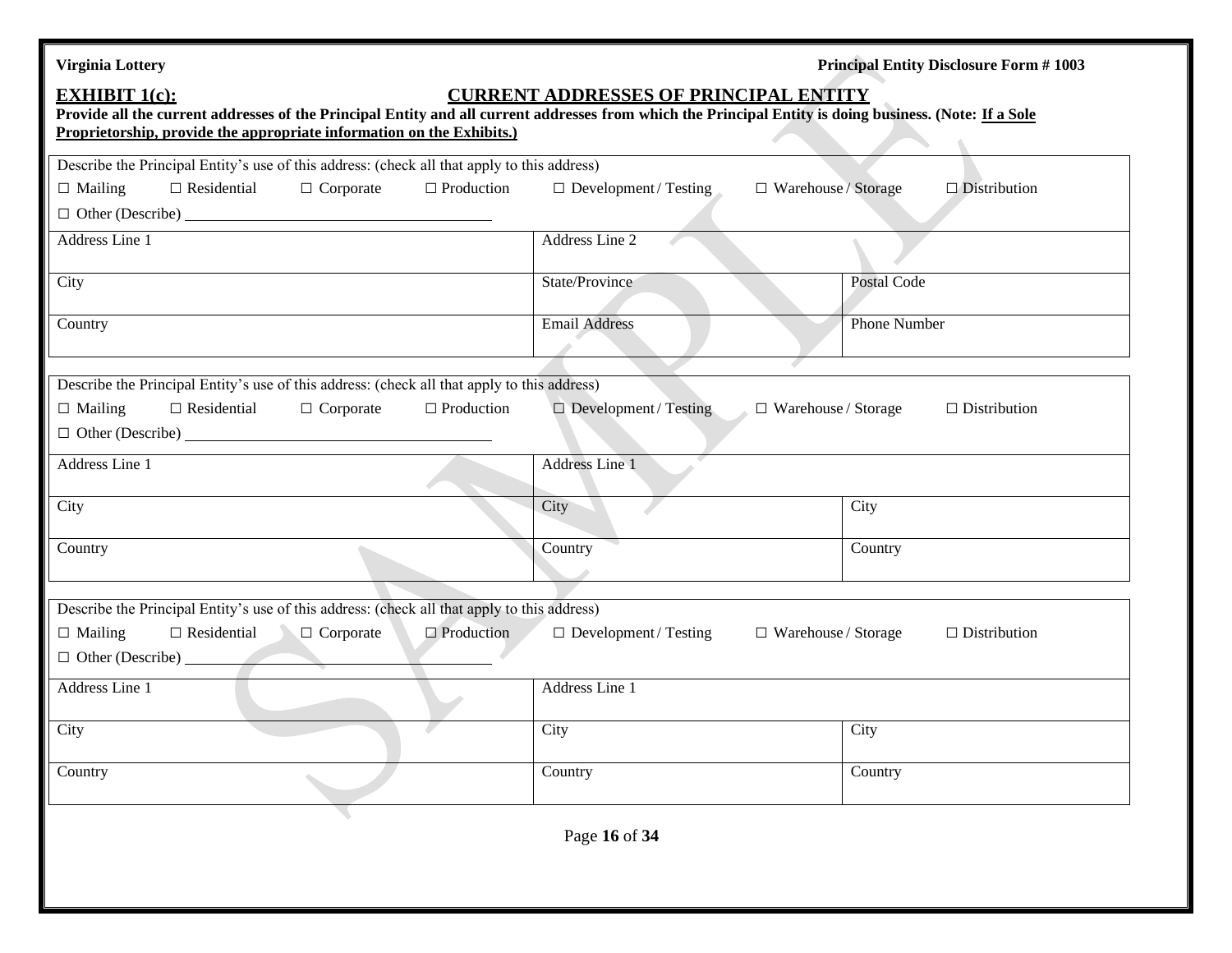| <b>Virginia Lottery</b>                                                                                                                                                                                                                                                             |                                                            | <b>Principal Entity Disclosure Form #1003</b> |
|-------------------------------------------------------------------------------------------------------------------------------------------------------------------------------------------------------------------------------------------------------------------------------------|------------------------------------------------------------|-----------------------------------------------|
| <b>EXHIBIT 1(d):</b><br>Provide all the previous addresses of the Principal Entity and all previous addresses from which the Principal Entity has done business during the last 10 years.<br>(Note: If a Sole Proprietorship, provide the appropriate information on the Exhibits.) | PREVIOUS ADDRESSES OF PRINCIPAL ENTITY                     |                                               |
| Describe the Principal Entity's use of this address: (check all that apply to this address)                                                                                                                                                                                         |                                                            |                                               |
| $\Box$ Residential<br>$\Box$ Mailing<br>$\Box$ Corporate<br>$\Box$ Production                                                                                                                                                                                                       | $\Box$ Development / Testing<br>$\Box$ Warehouse / Storage | $\Box$ Distribution                           |
|                                                                                                                                                                                                                                                                                     |                                                            |                                               |
| Address Line 1                                                                                                                                                                                                                                                                      | Address Line 2                                             |                                               |
| City                                                                                                                                                                                                                                                                                | State/Province                                             | Postal Code                                   |
| Country                                                                                                                                                                                                                                                                             | <b>Email Address</b>                                       | Phone Number                                  |
| Describe the Principal Entity's use of this address: (check all that apply to this address)<br>$\Box$ Residential<br>$\Box$ Production<br>$\Box$ Mailing<br>$\Box$ Corporate<br>$\Box$ Other (Describe) $\Box$                                                                      | $\Box$ Development / Testing<br>$\Box$ Warehouse / Storage | $\Box$ Distribution                           |
| Address Line 1                                                                                                                                                                                                                                                                      | Address Line 1                                             |                                               |
| City                                                                                                                                                                                                                                                                                | City                                                       | City                                          |
| Country                                                                                                                                                                                                                                                                             | Country                                                    | Country                                       |
| Describe the Principal Entity's use of this address: (check all that apply to this address)                                                                                                                                                                                         |                                                            |                                               |
| $\Box$ Production<br>$\Box$ Residential<br>$\Box$ Corporate<br>$\Box$ Mailing<br>$\Box$ Other (Describe)                                                                                                                                                                            | $\Box$ Development / Testing<br>$\Box$ Warehouse / Storage | $\Box$ Distribution                           |
| Address Line 1                                                                                                                                                                                                                                                                      | Address Line 1                                             |                                               |
| City                                                                                                                                                                                                                                                                                | City                                                       | City                                          |
| Country                                                                                                                                                                                                                                                                             | Country                                                    | Country                                       |
|                                                                                                                                                                                                                                                                                     | Page 17 of 34                                              |                                               |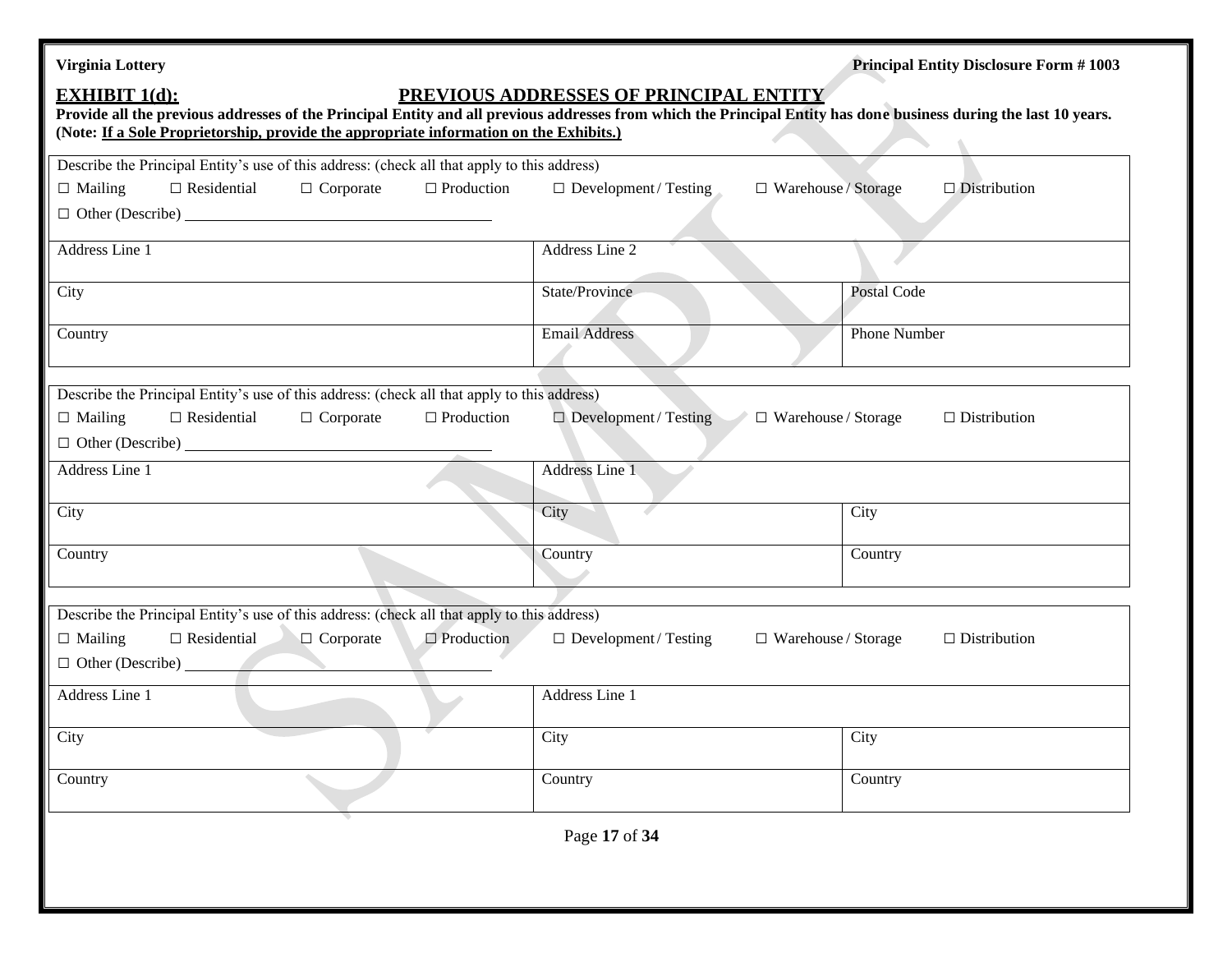| <b>Virginia Lottery</b> |
|-------------------------|
|-------------------------|

### **EXHIBIT 1(e): ALL BUSINESSES OPERATED BY THE PRINCIPAL ENTITY**

| Provide a description of all businesses presently operated or intended to be operated by the Principal Entity and all former businesses operated by the Principal |                      |                                   |                              |                                  |                                                          |
|-------------------------------------------------------------------------------------------------------------------------------------------------------------------|----------------------|-----------------------------------|------------------------------|----------------------------------|----------------------------------------------------------|
| Entity in the past ten $(10)$ years.<br>Name of Business                                                                                                          |                      | Operated From Date/To Date        |                              | <b>Tax Identification Number</b> | Federal Identification Number/ Social Security Number/   |
| Address Line 1                                                                                                                                                    |                      | Address Line 2                    |                              |                                  |                                                          |
| City                                                                                                                                                              |                      | State/Province                    |                              | City                             |                                                          |
| Country                                                                                                                                                           | <b>Email Address</b> | <b>Contact Person</b>             |                              |                                  | <b>Contact Number</b>                                    |
| Description of the business and business activities                                                                                                               |                      |                                   |                              |                                  |                                                          |
| Name of Business                                                                                                                                                  |                      | <b>Operated From Date/To Date</b> | <b>Identification Number</b> |                                  | Federal Identification Number/Social Security Number/Tax |
| Address Line 1                                                                                                                                                    |                      | <b>Address Line 2</b>             |                              |                                  |                                                          |
| City                                                                                                                                                              |                      | State/Province                    |                              | City                             |                                                          |
| Country                                                                                                                                                           | <b>Email Address</b> | <b>Contact Person</b>             |                              |                                  | <b>Contact Number</b>                                    |
| Description of the business and business activities                                                                                                               |                      |                                   |                              |                                  |                                                          |
|                                                                                                                                                                   |                      |                                   |                              |                                  |                                                          |
|                                                                                                                                                                   |                      | Page 18 of 34                     |                              |                                  |                                                          |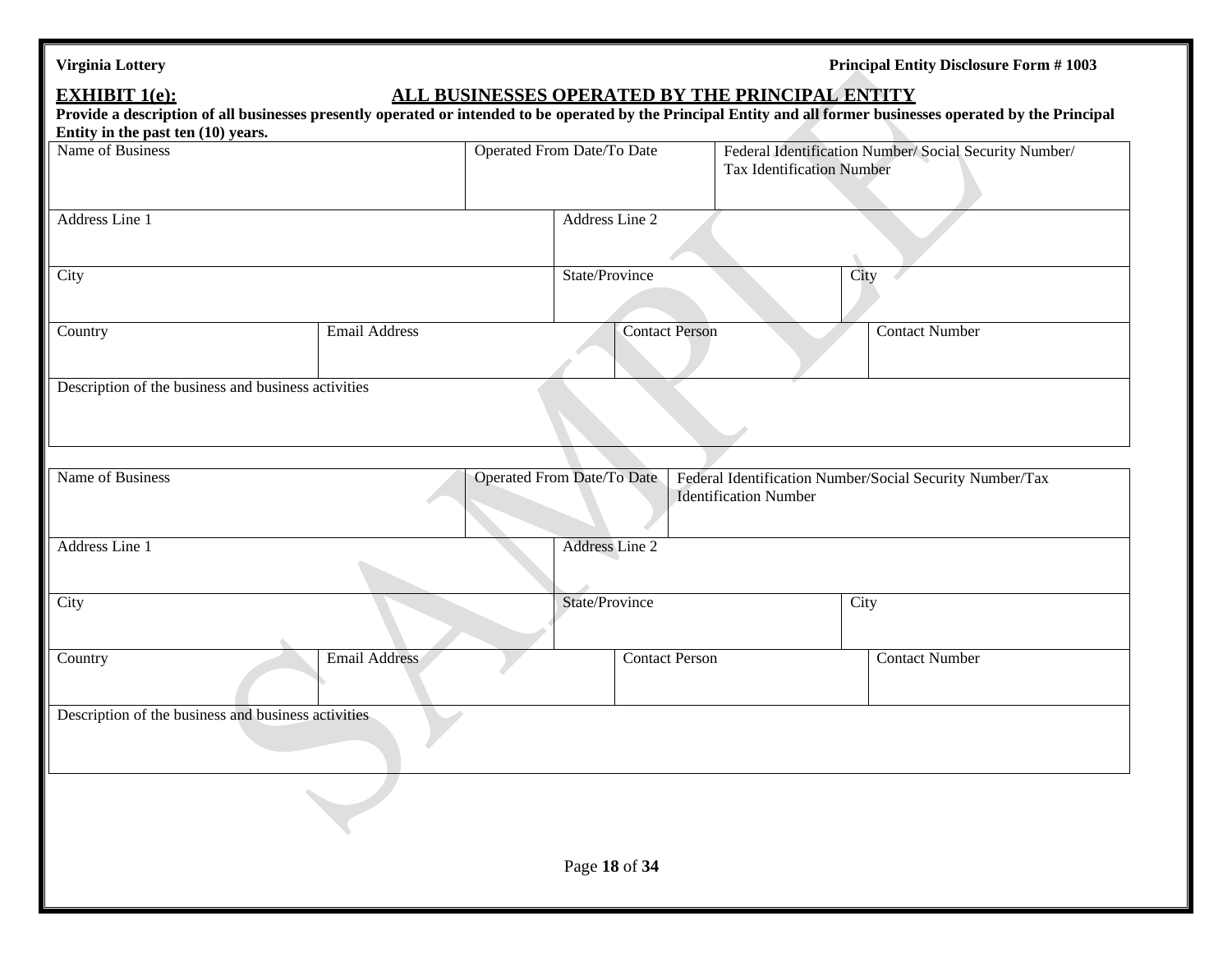|  | Virginia Lottery |
|--|------------------|
|  |                  |

Principal Entity Disclosure Form # 1003

### **EXHIBIT 1(f): RELATIONSHIP OF PRINCIPAL ENTITY AND THE APPLICANT**

**Provide a description of the relationship between the Principal Entity and the Applicant for the Sports Betting License, and include any terms and conditions that affect ownership and control.** $\hat{\mathbf{u}}$ 

| Page 19 of 34 |
|---------------|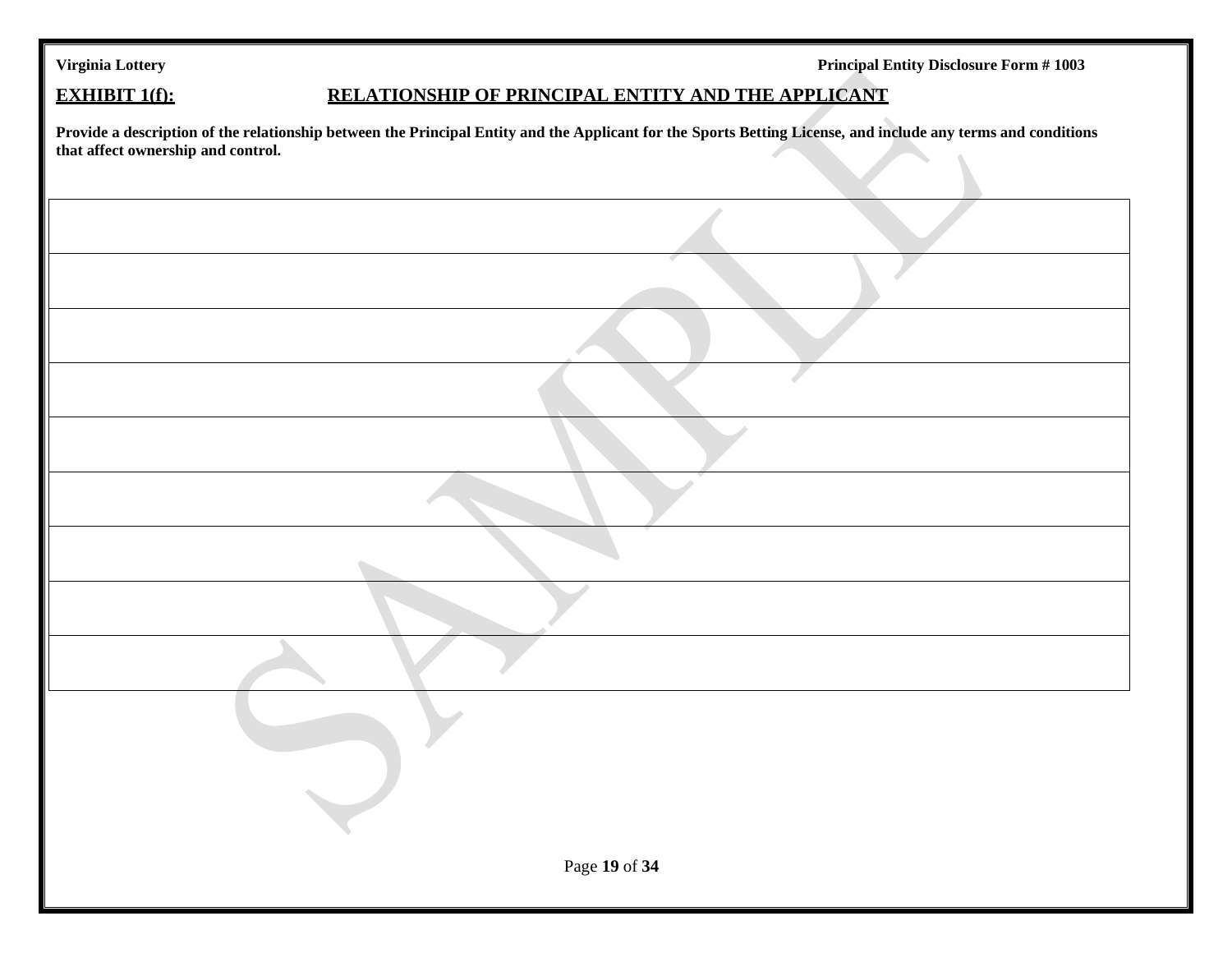### **EXHIBIT 2: CURRENT DIRECTORS, PARTNERS, OFFICERS AND TRUSTEES**

**Provide information for each Director, Partner, Officer and Trustee of the Principal Entity. Include any Grantors or Beneficiaries of a Trust who is required to be licensed as a Principal as defined in this application.**  $\overline{\phantom{a}}$ 

|                                |                                                                                            | Name, Home Address & Business Address of Director, Partner, Officer or Trustee |                                                                                    |  |  |
|--------------------------------|--------------------------------------------------------------------------------------------|--------------------------------------------------------------------------------|------------------------------------------------------------------------------------|--|--|
| Last Name                      | <b>First Name</b>                                                                          | Middle Name                                                                    | Date of Birth<br>Suffix (Jr., Sr.,<br>etc.)                                        |  |  |
| Home Address Line 1            |                                                                                            | Home Address Line 2                                                            |                                                                                    |  |  |
| City                           |                                                                                            | <b>State/Province</b>                                                          | Postal Code                                                                        |  |  |
| Country                        |                                                                                            | <b>Email Address</b>                                                           | <b>Contact Number</b>                                                              |  |  |
| <b>Business Address Line 1</b> |                                                                                            | <b>Business Address Line 2</b>                                                 |                                                                                    |  |  |
| City                           |                                                                                            | State/Province                                                                 | Postal Code                                                                        |  |  |
| Country                        |                                                                                            | <b>Business Email Address</b>                                                  | <b>Business Contact Number</b>                                                     |  |  |
|                                | Title/Position Held, Dates, Compensation (List Current Position first, then work backward) |                                                                                |                                                                                    |  |  |
| Title/Position                 | From Date/To Date                                                                          | <b>Annual Compensation</b>                                                     | Structure of Compensation (i.e.<br>Salary, wages, bonus, fees,<br>commission etc.) |  |  |
|                                |                                                                                            |                                                                                |                                                                                    |  |  |
|                                |                                                                                            |                                                                                |                                                                                    |  |  |
|                                |                                                                                            |                                                                                |                                                                                    |  |  |
|                                |                                                                                            |                                                                                |                                                                                    |  |  |
|                                |                                                                                            |                                                                                |                                                                                    |  |  |
| Page 20 of 34                  |                                                                                            |                                                                                |                                                                                    |  |  |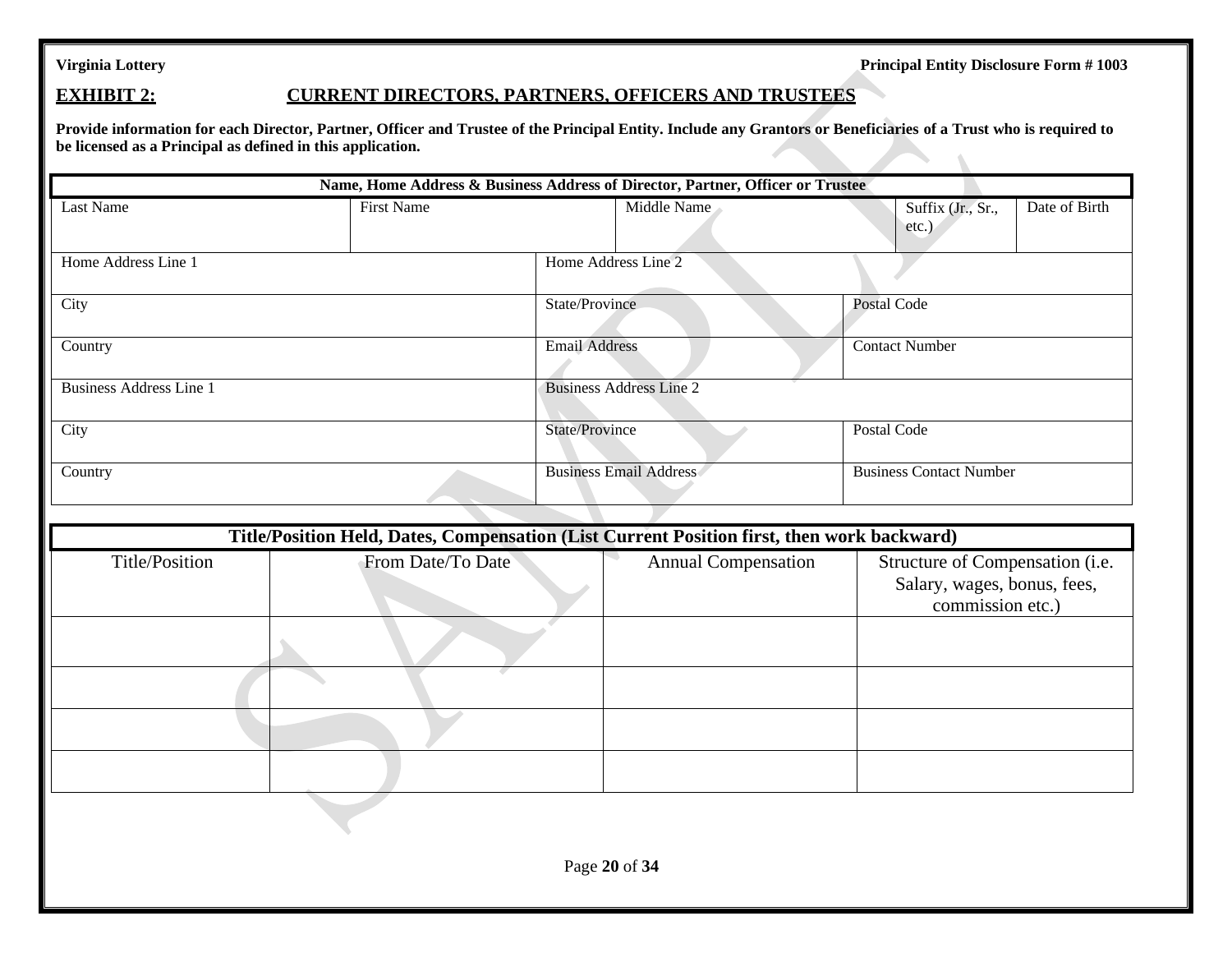### **EXHIBIT 3: OWNERS OF PRINCIPAL ENTITY**

**Provide each person who has a direct ownership interest in a sports betting operation and all individuals and trusts who have a 5% or greater indirect ownership interest in a sports betting permit holder.**

|                                | Name, Home & Business Address of Director, Partner, Officer or Trustee                     |                                |                             |  |                                |               |  |
|--------------------------------|--------------------------------------------------------------------------------------------|--------------------------------|-----------------------------|--|--------------------------------|---------------|--|
| Last Name                      | <b>First Name</b>                                                                          |                                | Middle Name                 |  | Suffix (Jr., Sr.,<br>etc.      | Date of Birth |  |
| Home Address Line 1            |                                                                                            | Home Address Line 2            |                             |  |                                |               |  |
| City                           |                                                                                            | State/Province                 |                             |  | Postal Code                    |               |  |
| Country                        |                                                                                            | <b>Email Address</b>           |                             |  | <b>Contact Number</b>          |               |  |
| <b>Business Address Line 1</b> |                                                                                            | <b>Business Address Line 2</b> |                             |  |                                |               |  |
| City                           |                                                                                            | State/Province                 |                             |  | Postal Code                    |               |  |
| Country                        |                                                                                            | <b>Business Email Address</b>  |                             |  | <b>Business Contact Number</b> |               |  |
|                                | Title/Position Held, Dates, Compensation (List Current Position first, then work backward) |                                |                             |  |                                |               |  |
| Title/Position                 | From Date/To Date                                                                          |                                | Annual Compensation & Value |  | Reason for Leaving             |               |  |
|                                |                                                                                            |                                |                             |  |                                |               |  |
|                                |                                                                                            |                                |                             |  |                                |               |  |
|                                |                                                                                            |                                |                             |  |                                |               |  |
|                                |                                                                                            |                                |                             |  |                                |               |  |
|                                |                                                                                            | Page 21 of 34                  |                             |  |                                |               |  |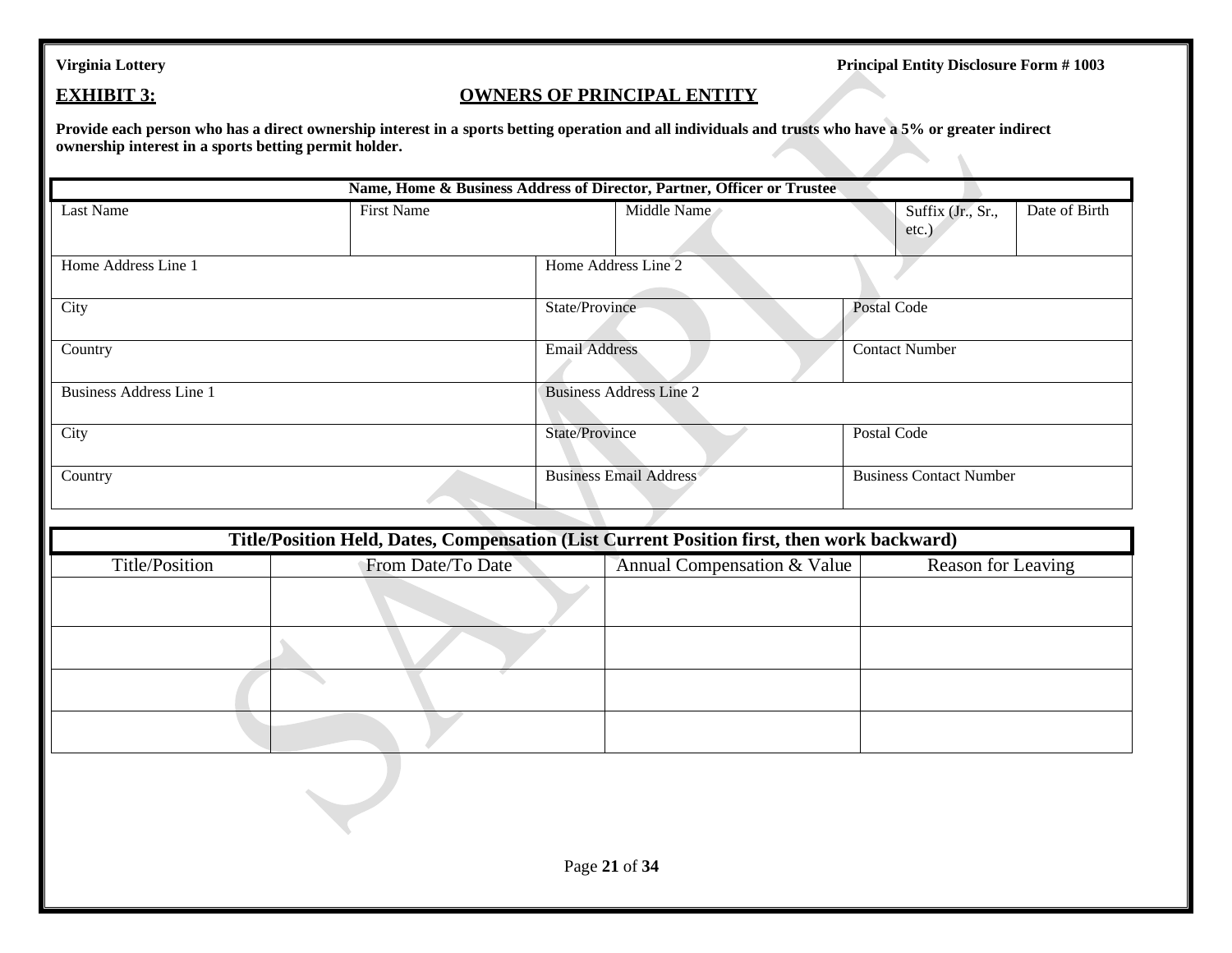### **EXHIBIT 4: CRIMINAL HISTORY**

**Has the Principal Entity or any of its subsidiaries, principals, directors, partners, trustees or officers ever been indicted, charged with or convicted of a crime or offense or been a party to or named as an unindicted co-conspirator in any criminal proceeding in any jurisdiction?**

| NAME OF CASE<br>AND DOCKET<br><b>NUMBER</b> | NATURE OF CHARGE OR<br><b>COMPLAINT</b> | DATE OF<br><b>CHARGE OR</b><br><b>COMPLAINT</b> | NAME AND ADDRESS OF<br><b>LAW ENFORCEMENT</b><br><b>AGENCY OR COURT</b><br><b>INVOLVED</b> | <b>DISPOSITON</b><br>(ACQUITTED,<br>CONVICTED,<br>DISMISSED, ETC.) | <b>SENTENCE</b> | NAME OF<br>DIRECTOR,<br>PARTNER,<br>OFFICER OR<br><b>TRUSTEE</b> |  |  |
|---------------------------------------------|-----------------------------------------|-------------------------------------------------|--------------------------------------------------------------------------------------------|--------------------------------------------------------------------|-----------------|------------------------------------------------------------------|--|--|
|                                             |                                         |                                                 |                                                                                            |                                                                    |                 |                                                                  |  |  |
|                                             |                                         |                                                 |                                                                                            |                                                                    |                 |                                                                  |  |  |
| Page 22 of 34                               |                                         |                                                 |                                                                                            |                                                                    |                 |                                                                  |  |  |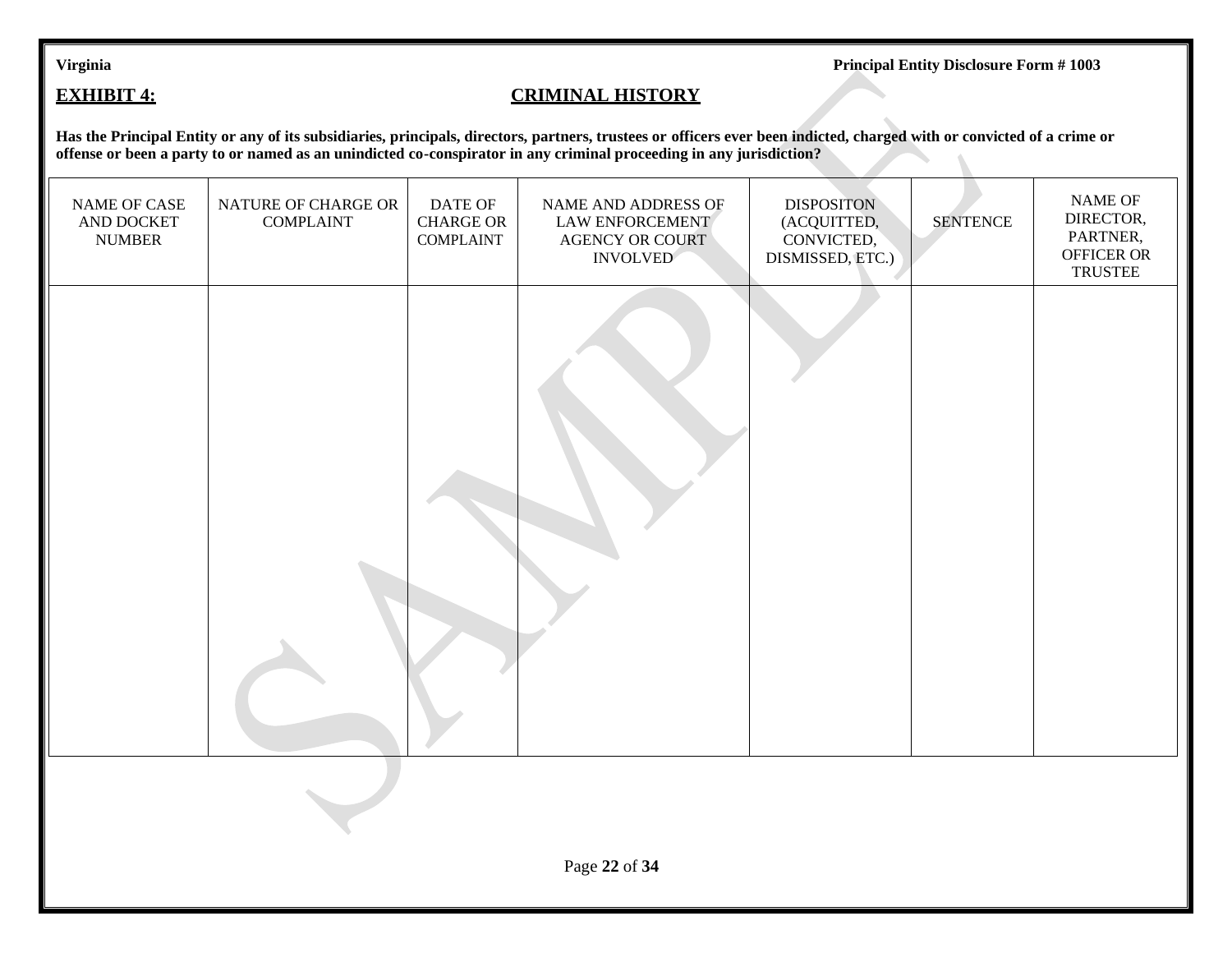### **EXHIBIT 5: INVESTIGATIONS, TESTIMONY OR POLYGRAPHS**

**Has the Principal Entity, any of its subsidiaries, principals, directors, partners, trustees or officers ever been called to testify before, been the subject of an investigation conducted by, or requested to take a polygraph exam by any governmental agency, court, committee, grand jury or investigatory body (municipal, state, county, provincial, federal national, etc.) other than in response to minor traffic related offenses?**

| NAME AND ADDRESS OF<br><b>COURT OR OTHER AGENCY</b> | NATURE OF PROCEEDINGS<br>OR INVESTIGATION | <b>WAS TESTIMONY</b><br>GIVEN?<br>(Yes or No)        | <b>DATES ON</b><br><b>WHICH</b><br><b>TESTIMONY WAS</b><br><b>GIVEN</b> | <b>APPROXIMATE</b><br><b>TIME PERIOD OF</b><br><b>INVESTIGATION</b> | DIRECTOR,<br>PARTNER,<br>OFFICER OR<br><b>TRUSTEE</b>        |  |
|-----------------------------------------------------|-------------------------------------------|------------------------------------------------------|-------------------------------------------------------------------------|---------------------------------------------------------------------|--------------------------------------------------------------|--|
|                                                     |                                           |                                                      |                                                                         |                                                                     |                                                              |  |
| Type of Proceeding or Investigation                 |                                           |                                                      |                                                                         |                                                                     |                                                              |  |
| NAME AND ADDRESS OF<br><b>COURT OR OTHER AGENCY</b> | NATURE OF PROCEEDINGS<br>OR INVESTIGATION | <b>WAS TESTIMONY</b><br><b>GIVEN?</b><br>(Yes or No) | <b>DATES ON</b><br><b>WHICH</b><br><b>TESTIMONY WAS</b><br><b>GIVEN</b> | <b>APPROXIMATE</b><br>TIME PERIOD OF<br><b>INVESTIGATION</b>        | DIRECTOR,<br>PARTNER,<br><b>OFFICER OR</b><br><b>TRUSTEE</b> |  |
|                                                     |                                           |                                                      |                                                                         |                                                                     |                                                              |  |
| Type of Proceeding or Investigation                 |                                           |                                                      |                                                                         |                                                                     |                                                              |  |
| Page 23 of 34                                       |                                           |                                                      |                                                                         |                                                                     |                                                              |  |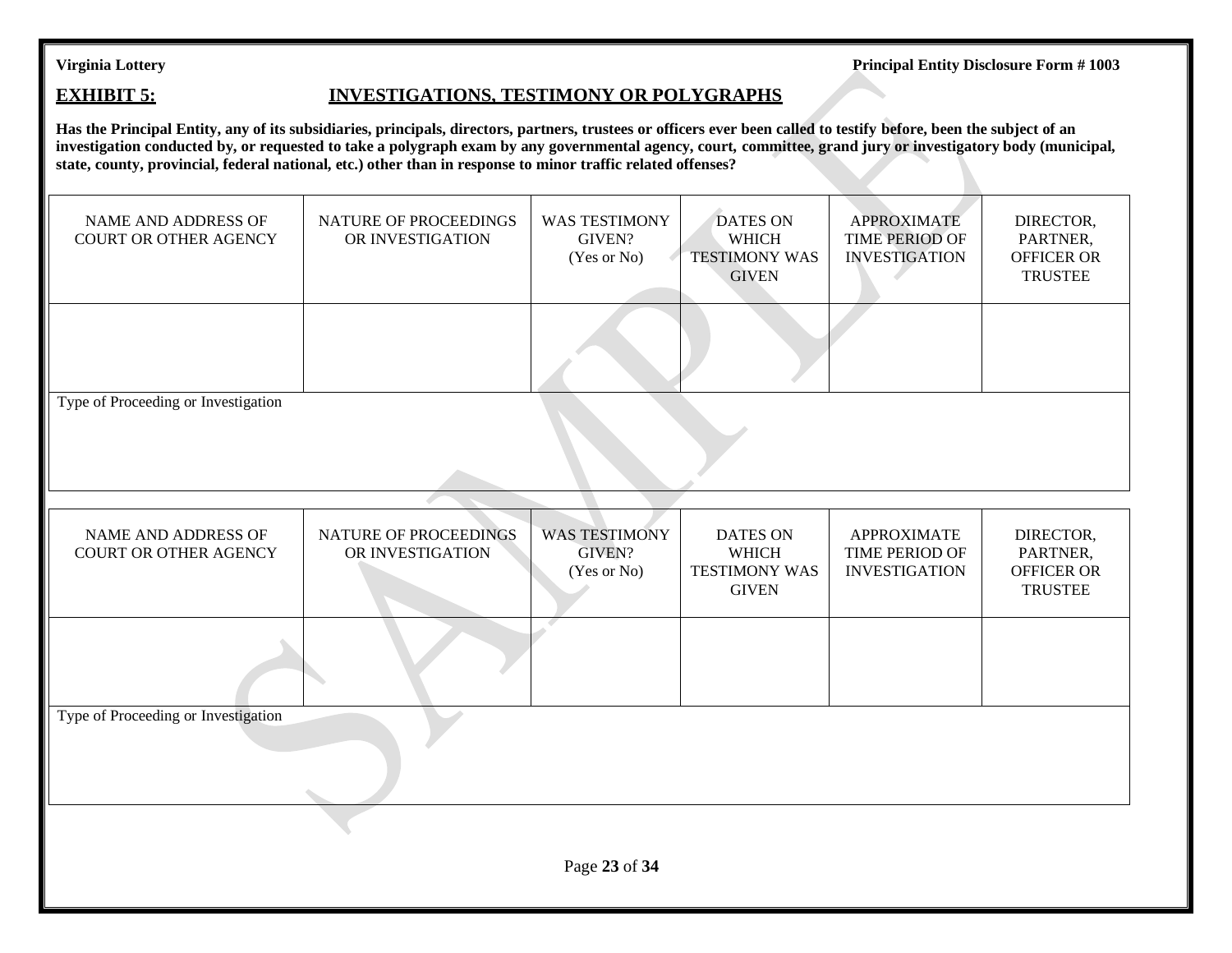### **EXHIBIT 6: EXISTING LITIGATION**

**Describe all existing civil litigation or any settled or closed legal action over the past three (3) years to which the Principal Entity, its parent, affiliate, holding or any subsidiary is or was a party whether in this state or in another jurisdiction. This description must include the title and docket number of the litigation, the name and location of the court before which it is pending, the identity of all parties to the litigation, the general nature of all claims being made and the nature of any judgments.**

**List the most recent litigation first.**

| Name of case and docket number | Name and address of law court<br>involved in litigation | Name of all parties involved in<br>litigation | Nature of Claim(s) and judgment (if judgment<br>has been rendered) |
|--------------------------------|---------------------------------------------------------|-----------------------------------------------|--------------------------------------------------------------------|
|                                |                                                         |                                               |                                                                    |
|                                |                                                         |                                               |                                                                    |
|                                |                                                         | Page 24 of 34                                 |                                                                    |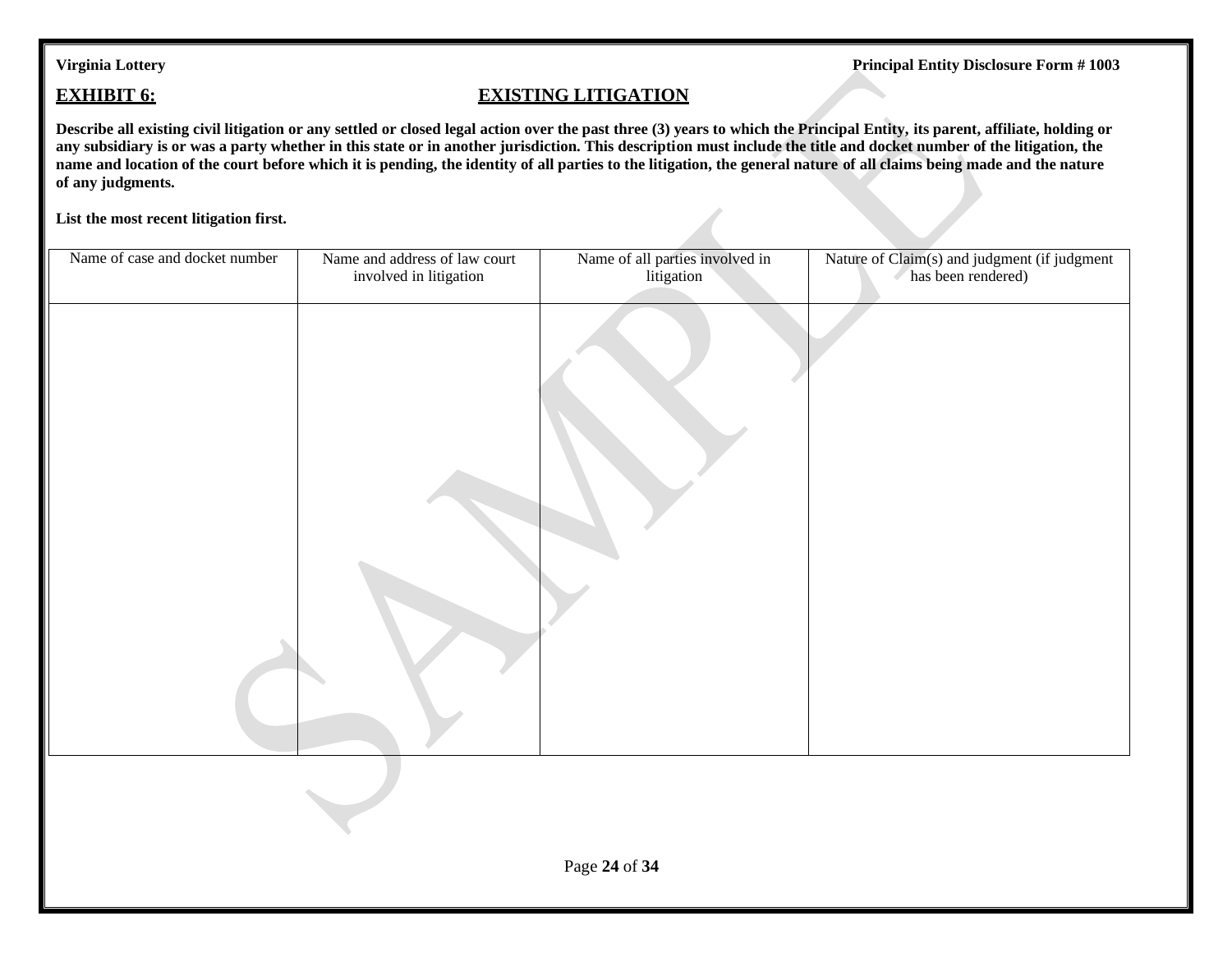| Virginia Lottery |  |  |
|------------------|--|--|
|                  |  |  |

| <b>EXHIBIT 7:</b>                                                                                                                                                                                                                                   | <b>ANTITRUST, TRADE REGULATION AND SECURITIES JUDGMENTS; STATUTORY</b> |                 |
|-----------------------------------------------------------------------------------------------------------------------------------------------------------------------------------------------------------------------------------------------------|------------------------------------------------------------------------|-----------------|
| Has the Principal Entity ever had a judgment, order, consent decree or consent order pertaining to a violation or alleged violation of the federal antitrust, trade                                                                                 | <b>AND REGULATORY VIOLATIONS</b>                                       |                 |
| regulation or securities laws, or similar laws of any state, province or country entered against it?                                                                                                                                                |                                                                        |                 |
| In the past ten years, has the Principal Entity had a judgment, order, consent decree or consent order pertaining to any state or federal statute, regulation or<br>code that resulted in a fine or penalty of \$10,000 or more entered against it? |                                                                        |                 |
| Title Or Case And Docket Number                                                                                                                                                                                                                     | Name And Address Of Court Or Agency                                    | Date Of Offense |
|                                                                                                                                                                                                                                                     |                                                                        |                 |
|                                                                                                                                                                                                                                                     |                                                                        |                 |
| Nature Of Offense                                                                                                                                                                                                                                   |                                                                        |                 |
|                                                                                                                                                                                                                                                     |                                                                        |                 |
| Disposition of Action                                                                                                                                                                                                                               |                                                                        |                 |
| Nature Of Judgment, Decree Or Order                                                                                                                                                                                                                 |                                                                        |                 |
|                                                                                                                                                                                                                                                     |                                                                        |                 |
| Title Or Case And Docket Number                                                                                                                                                                                                                     | Name And Address Of Court Or Agency                                    | Date Of Offense |
|                                                                                                                                                                                                                                                     |                                                                        |                 |
| Nature Of Offense                                                                                                                                                                                                                                   |                                                                        |                 |
| Disposition                                                                                                                                                                                                                                         |                                                                        |                 |
| Nature Of Judgment, Decree Or Order                                                                                                                                                                                                                 |                                                                        |                 |
|                                                                                                                                                                                                                                                     |                                                                        |                 |
|                                                                                                                                                                                                                                                     |                                                                        |                 |
|                                                                                                                                                                                                                                                     | Page 25 of 34                                                          |                 |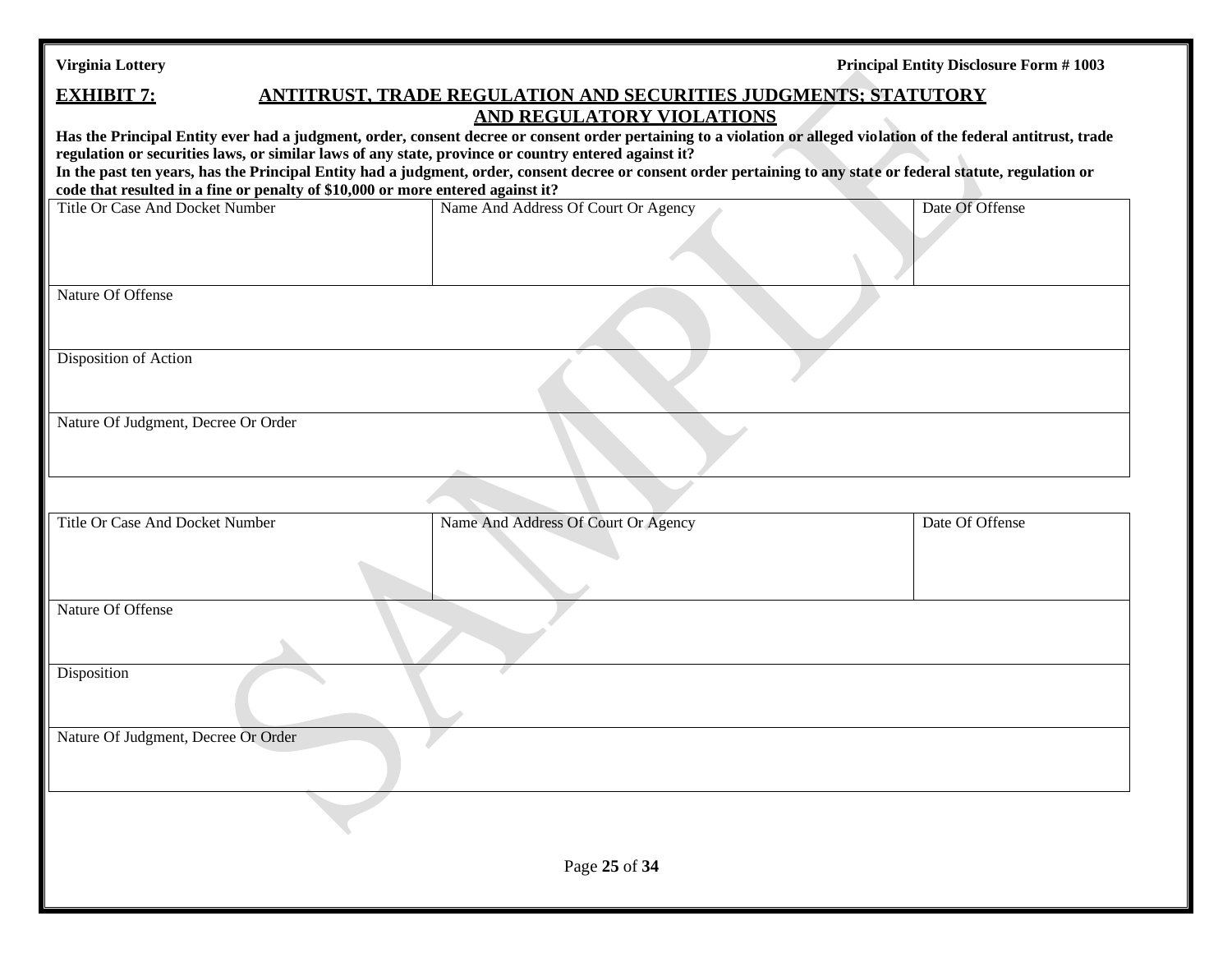### **EXHIBIT 8: BANKRUPTCY OR INSOLVENCY PROCEEDINGS**

**Has the Principal Entity, or any affiliate, intermediary, subsidiary or holding company had any petition under any provision of the Federal Bankruptcy Code or under any state insolvency law filed by or against it in the last ten year period?**

**Has the Principal Entity, or any affiliate, intermediary, subsidiary or holding company sought relief under any provision of the Federal Bankruptcy Code or under any state insolvency law in the last ten year period?**

**Has any receiver, fiscal agent, trustee, reorganization trustee, or similar officer been appointed in the last ten year period by a court for the business or property of the Principal Entity, or any affiliate, intermediary, subsidiary or holding companies?**

| Date Petition Filed Or Relief<br>Sought | Title Of Case And Docket Number | Name And Address Of Court Or Agency                                   |
|-----------------------------------------|---------------------------------|-----------------------------------------------------------------------|
| Date Judgment Entered                   |                                 | Name and Date Appointed of Court Appointed Receiver, Agent or Trustee |
|                                         |                                 |                                                                       |
| Nature of Judgment or Relief            |                                 |                                                                       |
|                                         |                                 |                                                                       |
|                                         |                                 |                                                                       |
|                                         |                                 |                                                                       |
|                                         |                                 |                                                                       |
|                                         |                                 |                                                                       |
|                                         |                                 |                                                                       |
|                                         |                                 |                                                                       |
|                                         |                                 |                                                                       |
|                                         |                                 |                                                                       |
|                                         |                                 |                                                                       |
|                                         |                                 | Page 26 of 34                                                         |
|                                         |                                 |                                                                       |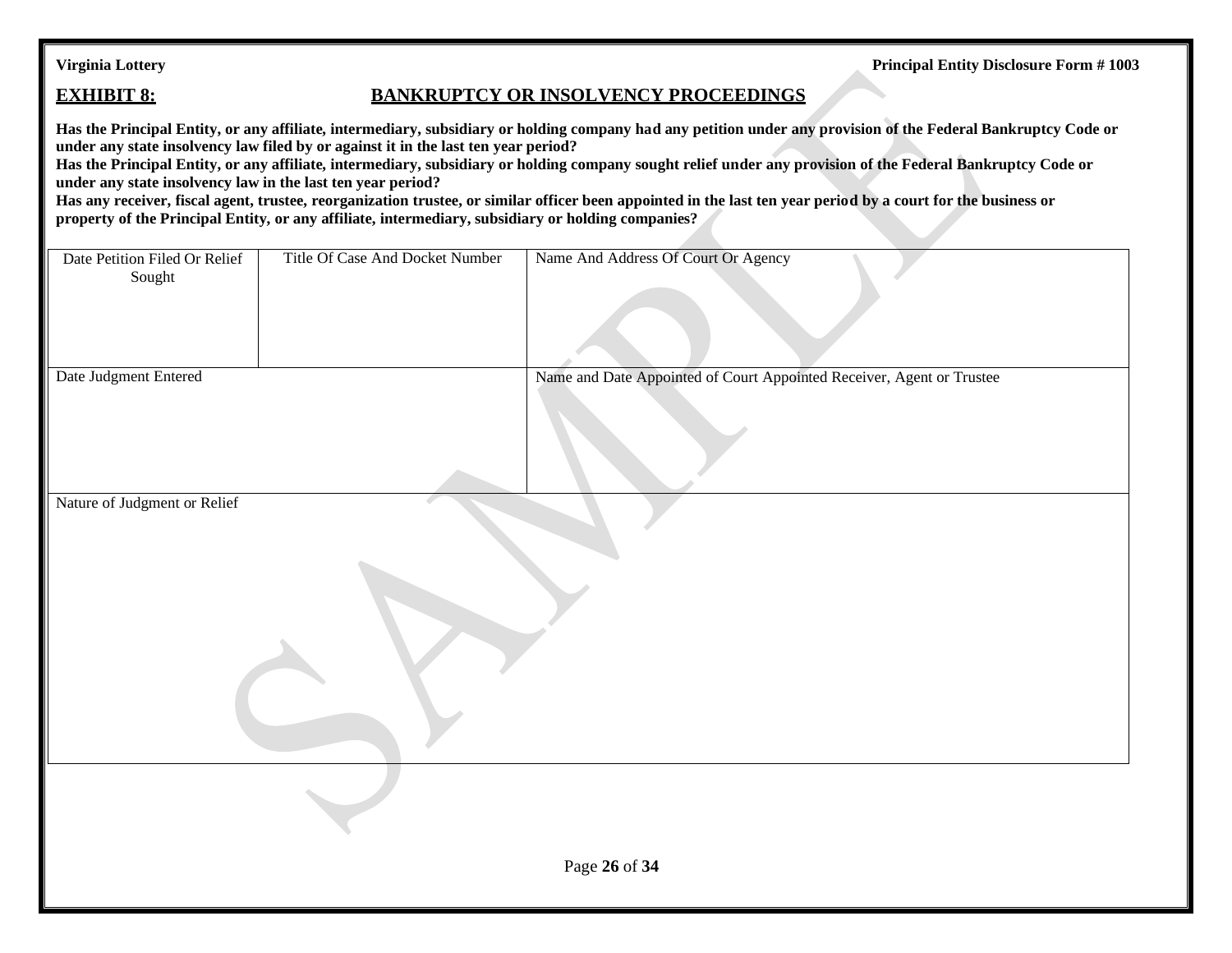### **EXHIBIT 9: LICENSES** ( Gaming and Non-Gaming )

**Has the Principal Entity, or any affiliate, intermediary, subsidiary or holding company ever applied in any jurisdiction, including but not limited to, any federal, state, local or Native American governments for a license, permit or other authorization to participate in lawful gambling operations (including slot machines, video lottery terminals, table gaming, sports betting, horse racing, dog racing, pari-mutuel operation etc.)?**

**Has the Principal Entity, or any affiliate, intermediary, subsidiary or holding company ever had any license application, license, permit or other authorization issued by a government agency in this state or any other jurisdiction denied, suspended or revoked in last ten year period?**

### **(List gaming licenses first and non-gaming licenses second)**

| Type Of License Or<br>Permit | Name And Location Of<br>Governmental Agency | Application<br>Number | Disposition (i.e.<br>Granted, Denied,<br>Pending, Expired,<br>Suspended, Revoked<br>Withdrawn etc.) | <b>Disposition Date</b> | If Issued, Give Appropriate License, Permit<br>Or Other Such Number And Expiration<br>Date. If Denied, Pending, Expired,<br>Suspended, Conditioned, Withdrawn Or<br>Revoked, Provide Why |
|------------------------------|---------------------------------------------|-----------------------|-----------------------------------------------------------------------------------------------------|-------------------------|------------------------------------------------------------------------------------------------------------------------------------------------------------------------------------------|
|                              |                                             |                       |                                                                                                     |                         |                                                                                                                                                                                          |
|                              |                                             |                       |                                                                                                     |                         |                                                                                                                                                                                          |
|                              |                                             |                       |                                                                                                     |                         |                                                                                                                                                                                          |
|                              |                                             |                       |                                                                                                     |                         |                                                                                                                                                                                          |
|                              |                                             |                       |                                                                                                     |                         |                                                                                                                                                                                          |
|                              |                                             |                       | Page 27 of 34                                                                                       |                         |                                                                                                                                                                                          |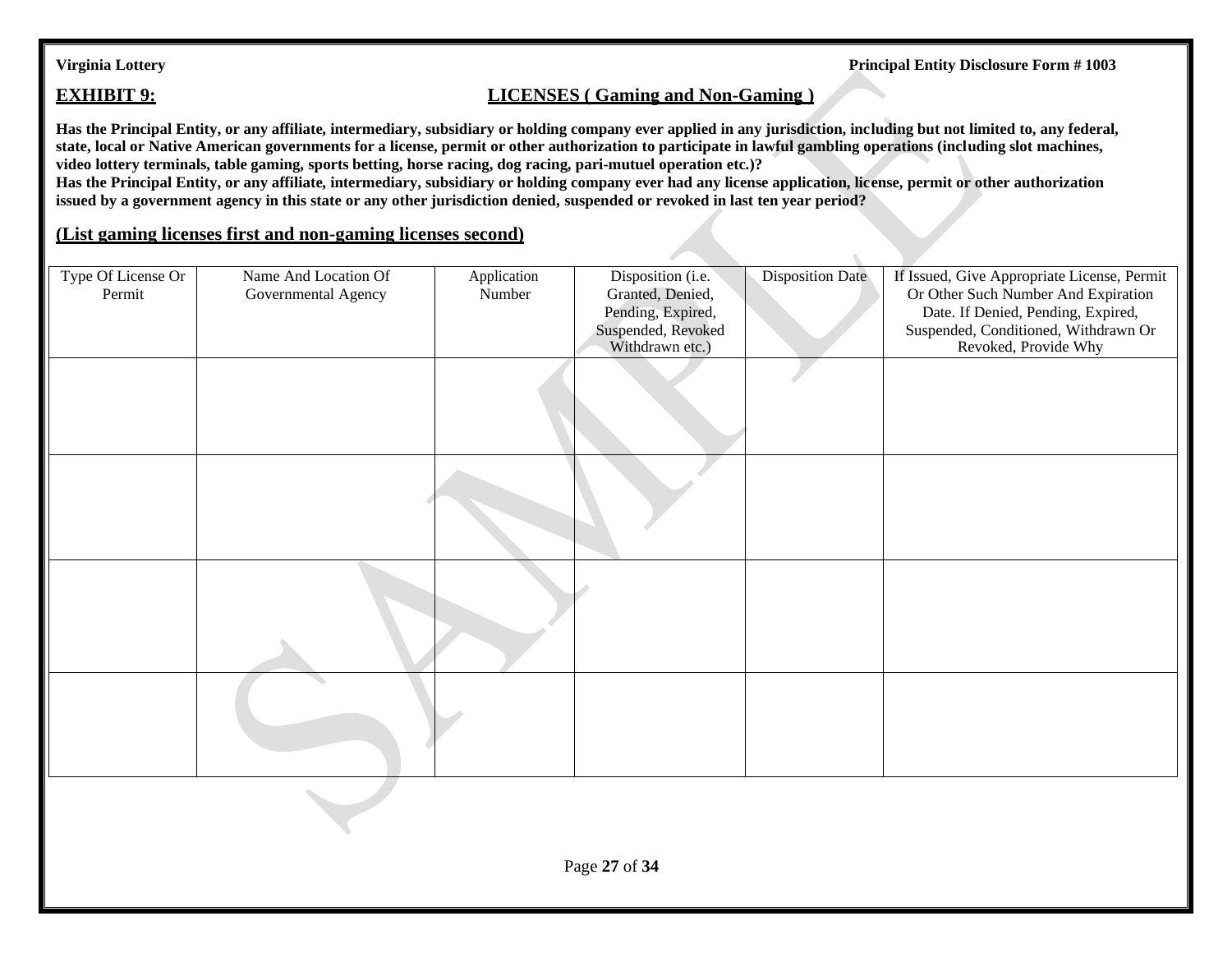### **EXHIBIT 10: CONTRIBUTIONS AND DISBURSEMENTS**

**During the last ten year period, has the Principal Entity, or any affiliate, intermediary, subsidiary or holding company, director, officer, or employee or any third party acting for or on behalf of the corporation made any bribes or kickbacks or made any payments alleged to have been bribes or kickbacks to any employee, company or organization to obtain favorable treatment?**

**Has the Principal Entity, or any affiliate, intermediary, subsidiary or holding company, director, officer or employee or any third party acting for or on behalf**  of the corporation made any bribes or kickbacks or made any payments alleged to have been bribes or kickbacks to any government official, domestic or foreign **to obtain favorable treatment in the last ten year period?**

**In the last ten (10) years, has Principal Entity, or any affiliate, intermediary, subsidiary or holding company maintained any bank account, domestic or foreign, not reflected on the Principal Entity's books or records?**

**During the last ten year period, has the Principal Entity, or any affiliate, intermediary, subsidiary or holding company, maintained any numbered accounts or any account in the name of a nominee for the Principal Entity?**

| Last Name          | <b>First Name</b> | Middle Name          |             | Suffix (Jr., Sr.,<br>etc.) | Date of Birth |
|--------------------|-------------------|----------------------|-------------|----------------------------|---------------|
| <b>Entity Name</b> |                   |                      |             |                            |               |
| Address Line 1     |                   | Address Line 2       |             |                            |               |
| City               |                   | State/Province       | Postal Code |                            |               |
| Country            |                   | email address        |             | Contact number             |               |
| Last Name          | <b>First Name</b> | Middle Name          |             | Suffix (Jr., Sr.,<br>etc.) | Date of Birth |
| <b>Entity Name</b> |                   |                      |             |                            |               |
| Address Line 1     |                   | Address Line 2       |             |                            |               |
| City               |                   | State/Province       | Postal Code |                            |               |
| Country            |                   | <b>Email Address</b> |             | <b>Contact Number</b>      |               |
|                    |                   |                      |             |                            |               |
|                    |                   | Page 28 of 34        |             |                            |               |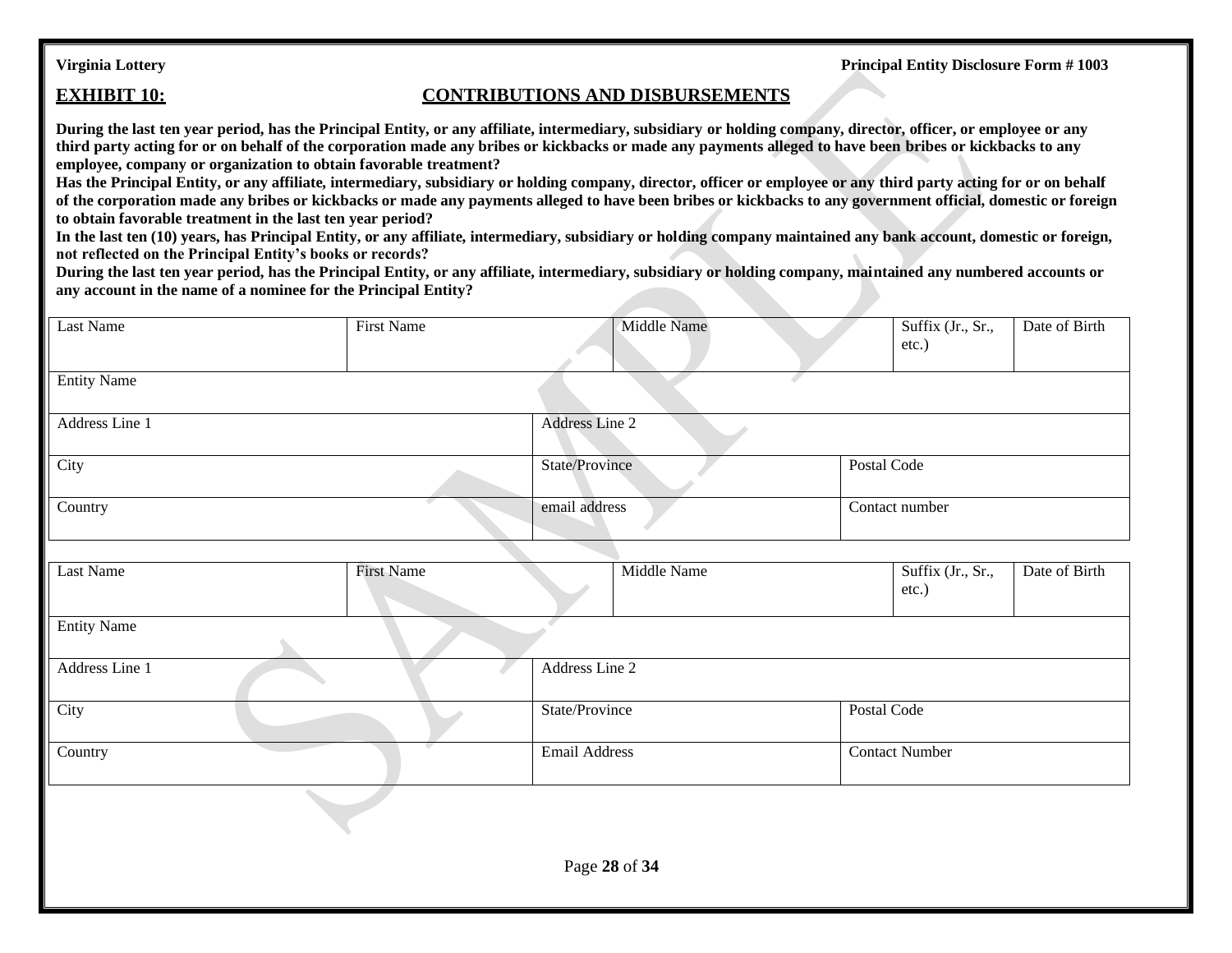| Virginia Lottery |  |  |  |
|------------------|--|--|--|
|                  |  |  |  |

Principal Entity Disclosure Form # 1003

# **EXHIBIT 11: REQUIRED ATTACHMENTS - EXPLANATIONS**

**If an attachment is not applicable to the Principal Entity, indicate "N/A", then explain why it is not applicable.**

**All information shall be provided** *in addition* **to the exhibits that are to be submitted.**

| <b>Attachment</b> | <b>Explanation</b> |  |
|-------------------|--------------------|--|
|                   |                    |  |
|                   |                    |  |
|                   |                    |  |
|                   |                    |  |
|                   |                    |  |
|                   | $\leftarrow$       |  |
|                   |                    |  |
|                   |                    |  |
|                   |                    |  |
|                   |                    |  |
|                   |                    |  |
|                   |                    |  |
|                   |                    |  |
|                   |                    |  |
|                   |                    |  |
|                   |                    |  |
|                   |                    |  |
|                   |                    |  |
|                   |                    |  |
|                   |                    |  |
|                   |                    |  |
|                   |                    |  |
|                   |                    |  |
| Page 29 of 34     |                    |  |
|                   |                    |  |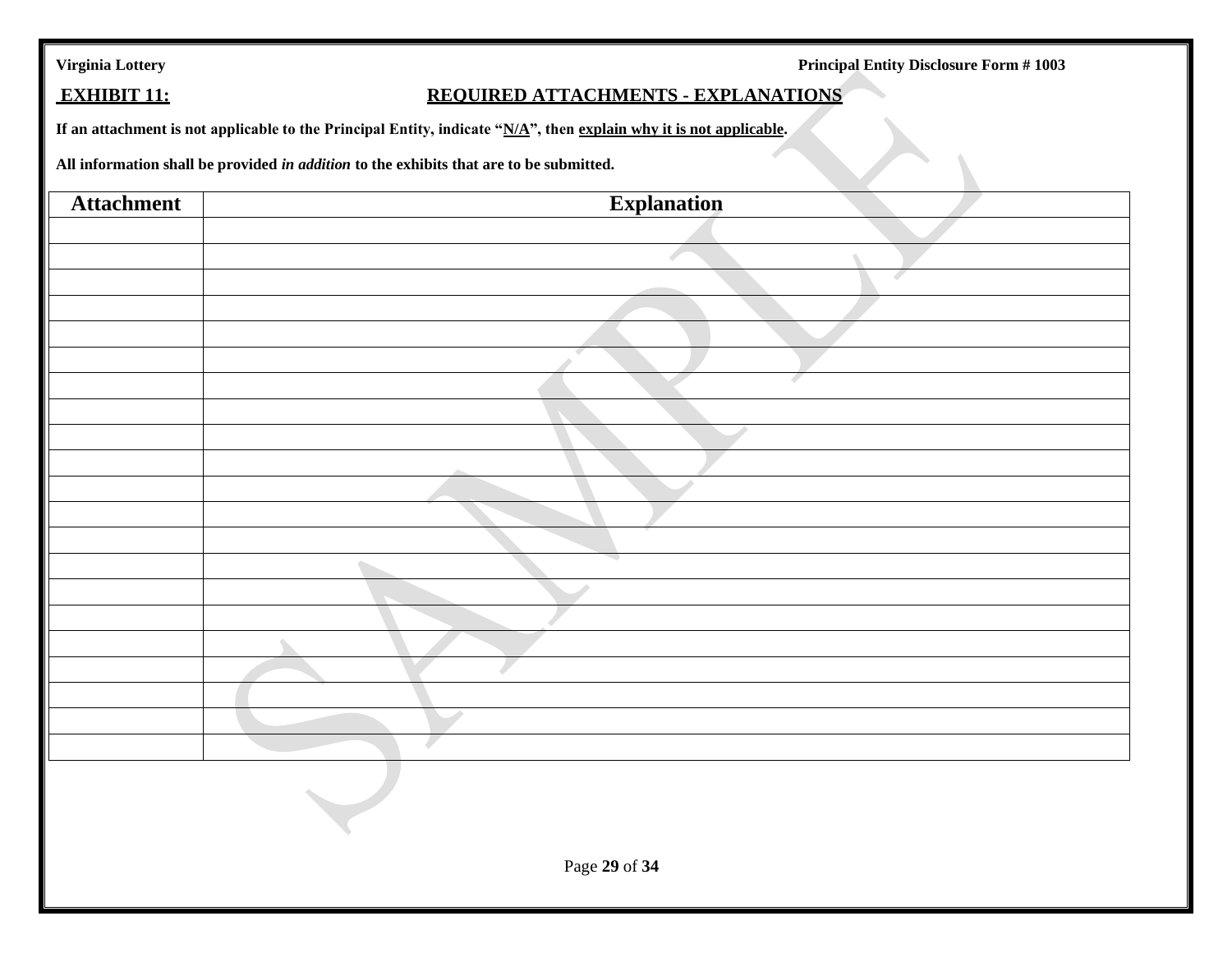### **EXHIBIT 12 AUTHORIZATION FOR RELEASE OF INFORMATION**

**TO:** 

**FROM:**

### **(Printed Name of Principal Entity Entity)**

I am, or represent, a principal entity of an applicant for a sports betting license in the Commonwealth of Virginia.

The Department is required by law to conduct an investigation of an applicant for a sports betting license. That investigation requires the Department to collect and evaluate information about the applicant's principal entities. I irrevocably give consent to the Department, and persons authorized by the Department, to: (1) verify all information provided in the Disclosure Form; (2) conduct a background investigation of me, or the principal entity that I represent; and (3) have access to any and all information that I, or the principal entity that I represent, have provided to any other jurisdiction in the context of a gaming license investigation in that jurisdiction, as well as the information obtained by that other jurisdiction during the course of any investigation that it may have conducted about me or the principal entity that I represent.

By executing this Authorization, I authorize any of the following entities to release to the Department any and all information about me, or the principal entity that I represent, that the Department requests: local, State or federal government unit; commercial or business enterprise; non-profit entity; individual; or any other public or private entity. The requested information may be released in written, verbal, electronic, or any other form.

With respect to any claims or liability arising from the release of the requested information to the Department, I expressly waive, release, discharge and forever hold harmless and agree to indemnify, the unit, entity, or individual that releases information to the Department under the authority of this Authorization.

A photo, facsimile, or electronic copy of this signed and dated Authorization shall be equally effective as an original.

| Signature of Individual Completing Form |                                                                              | Date                                                                                                                                                                                                                                                                                                                                                 |  |  |
|-----------------------------------------|------------------------------------------------------------------------------|------------------------------------------------------------------------------------------------------------------------------------------------------------------------------------------------------------------------------------------------------------------------------------------------------------------------------------------------------|--|--|
| <b>Printed Name</b>                     |                                                                              | <b>Title</b>                                                                                                                                                                                                                                                                                                                                         |  |  |
|                                         | <b>NOTARY PUBLIC</b>                                                         |                                                                                                                                                                                                                                                                                                                                                      |  |  |
| The<br>Notification.<br>This day of     | $\frac{1}{20}$ , 20, $\frac{1}{20}$ , and to which witness my hand and seal. | undersigned, a Notary Public in and for the County of _________________, in the State of<br>certifies that the above named individual appeared in person, and before me, either known to me<br>or satisfactorily proven to be the individual whose name subscribed to the within instrument and signed the Authorization and<br><b>Notary Public</b> |  |  |
| <b>Stamp or Seal</b>                    |                                                                              | <b>Printed Name</b>                                                                                                                                                                                                                                                                                                                                  |  |  |
| Page 30 of 34                           |                                                                              |                                                                                                                                                                                                                                                                                                                                                      |  |  |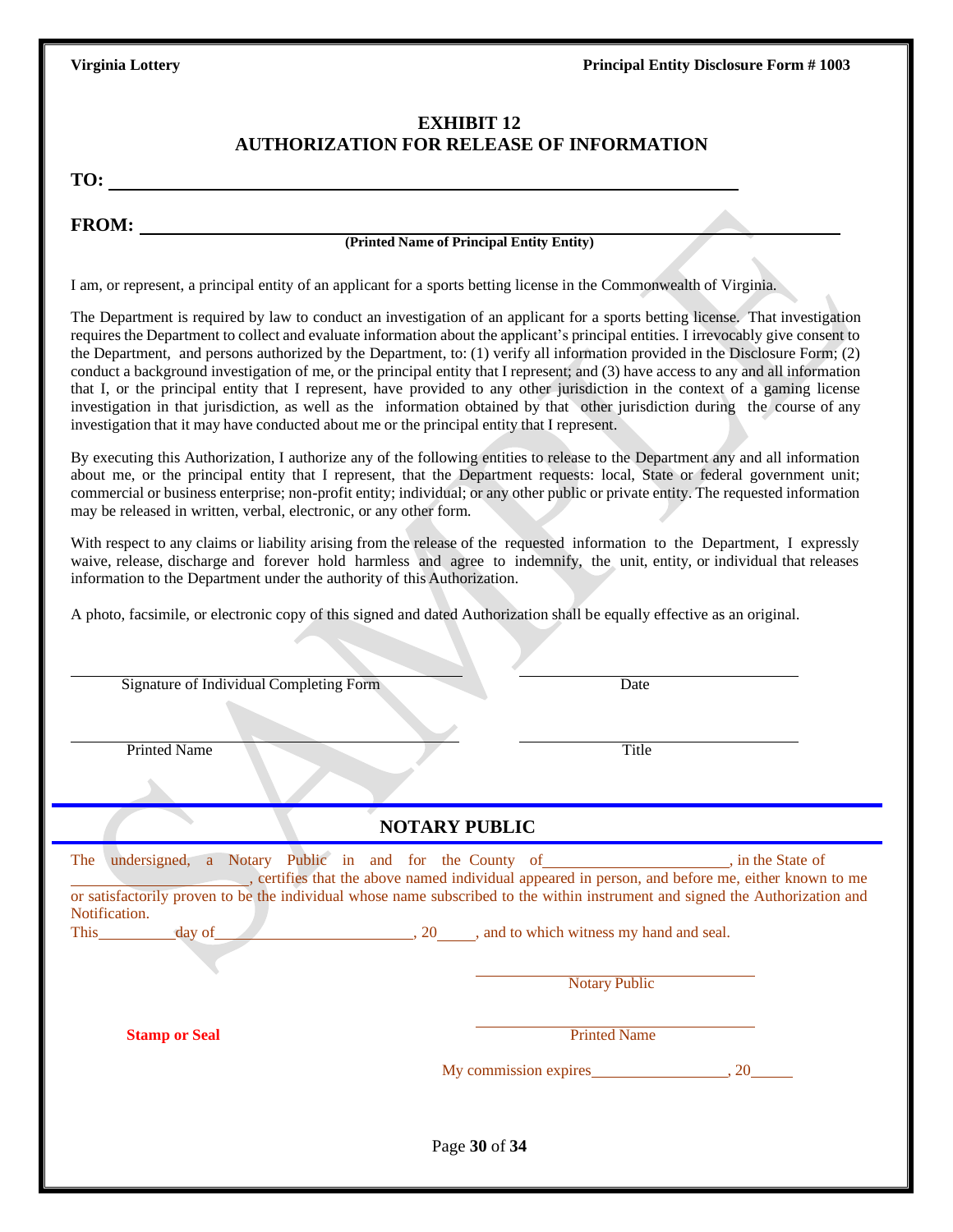# **EXHIBIT 13 AFFIDAVIT OF REPRESENTATIVE OF PRINCIPAL ENTITY**

I, (printed name), am authorized to complete and execute this Principal Entity<br>Disclosure Form on behalf of (principal Entity entitled name of Principal Entity). I am also authorized to (printed name of Principal Entity). I am also authorized to provide all of the information requested on this Form to the Department, its employees, agents, and vendors (collectively, "the Department"), and to make the representations set forth in this Affidavit.

I have read, and understand, every page of this Form. To the best of my knowledge, information, and belief, the information that I have provided on, or attached to, this Form is accurate, complete, and not misleading. I understand that any misrepresentation or omission may lead to the delay or denial of an application for a sports betting license, or may result in the Department imposing sanctions against the applicant, up to and including revocation of its license if it has been issued a license. I understand that any misrepresentation or omission on this Disclosure Form may also subject me, or the principal entity that I represent, to civil or criminalliability.

By a separate Authorization for Release of Information, I am authorizing any entity or individual that has information about the Principal Entity to release that information to the Department for purposes of its investigation of an applicant for a video lottery operationlicense.

On behalf of the Principal Entity and its successors and assigns, I expressly waive, release, discharge, and forever hold harmless and agree to indemnify, the Department, the Commonwealth of Virginia, and their employees, agents, and representatives, from liability for any and all claims or legal action arising from any actions that the Department or the Commonwealth of Virginia may take related to the collection of information from the Principal Entity and the use of that information in connection with investigating an PrincipalEntity.

SIGNATURE OF AUTHORIZED REPRESENTATIVE DATE

PRINTED NAME OF AUTHORIZED REPRESENTATIVE TITLE

### **NOTARY PUBLIC**

| Notification. |                      |                                                                                                                                                                                                                                                                                                                                                                                 |  |  |  |  |
|---------------|----------------------|---------------------------------------------------------------------------------------------------------------------------------------------------------------------------------------------------------------------------------------------------------------------------------------------------------------------------------------------------------------------------------|--|--|--|--|
|               |                      |                                                                                                                                                                                                                                                                                                                                                                                 |  |  |  |  |
|               | <b>Notary Public</b> |                                                                                                                                                                                                                                                                                                                                                                                 |  |  |  |  |
|               | <b>Printed Name</b>  |                                                                                                                                                                                                                                                                                                                                                                                 |  |  |  |  |
|               |                      |                                                                                                                                                                                                                                                                                                                                                                                 |  |  |  |  |
|               |                      |                                                                                                                                                                                                                                                                                                                                                                                 |  |  |  |  |
|               |                      |                                                                                                                                                                                                                                                                                                                                                                                 |  |  |  |  |
|               |                      |                                                                                                                                                                                                                                                                                                                                                                                 |  |  |  |  |
|               |                      | undersigned, a Notary Public in and for the County of ____________________, in the State of<br>, certifies that the above named individual appeared in person, and before me, either known to me<br>or satisfactorily proven to be the individual whose name subscribed to the within instrument and signed the Authorization and<br>20, and to which witness my hand and seal. |  |  |  |  |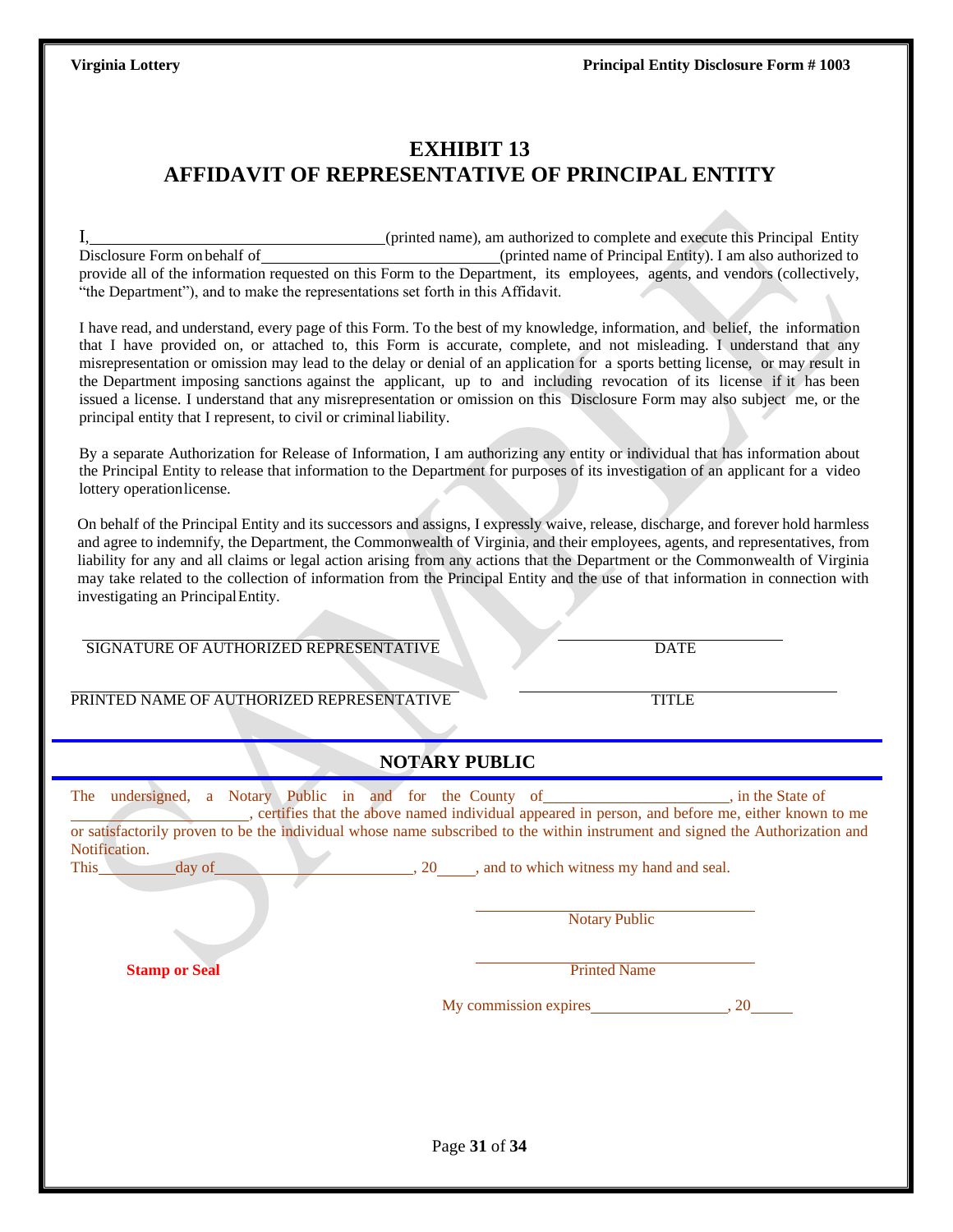### **EXHIBIT 14 ACKNOWLEGEMENT AND DISCLOSURE**

I understand and acknowledge the following:

I am a representative of (printed name of Principal Entity), who is applying to the Department to be a Principal Entity of an applicant for a sports betting operation license in the Commonwealth of Virginia. The Principal Entity cannot conduct business with a sports betting licensee applicant or a sports betting licensee unless the Department finds that the Principal Entity meets the legal requirements for licensure. The Department, through its employees, agents and vendors, is required by law to conduct a background investigation of each Principal Entity.

During the investigation, the Department is required to collect and evaluate various kinds of information or reports to determine if Principal Entities meet the eligibility requirements for licensure. The background investigation will include, but not be limited to, information or reports about the Principal Entity's: character; general reputation; personal characteristics, including honesty and integrity; financial stability; debts to State agencies; criminal records, records of involvement with federal, state or other law enforcement agencies as specified in the application, or record of involvement with any litigation. As a representative, I have the right to request a complete and accurate disclosure of the nature and scope of the investigation and a copy of a summary of the Principal Entity's rights under federal credit reporting law.

I am requesting that the Department, through its employees, agents or vendors, obtain this information about the Principal Entity to evaluate their eligibility for a license. I acknowledge that this disclosure and authorization remain in effect during the time the application is pending and during the time of any video lottery operation license that may be granted.

By separate Authorization for Release of Information, I am authorizing any entity or individual that has information about the Principal Entity that I represent, to release that information to the Department for purposes of its investigation of a Principal Entity of an applicant for a sports betting operation license in the Commonwealth of Virginia.

| Signature                              | Date | <b>Printed Name</b>                                                                                                                                                                                                                                                                                                                                                                    |  |  |  |
|----------------------------------------|------|----------------------------------------------------------------------------------------------------------------------------------------------------------------------------------------------------------------------------------------------------------------------------------------------------------------------------------------------------------------------------------------|--|--|--|
| <b>NOTARY PUBLIC</b>                   |      |                                                                                                                                                                                                                                                                                                                                                                                        |  |  |  |
| The<br>Notification.<br>day of<br>This |      | undersigned, a Notary Public in and for the County of ____________________, in the State of<br>certifies that the above named individual appeared in person, and before me, either known to me<br>or satisfactorily proven to be the individual whose name subscribed to the within instrument and signed the Authorization and<br>$\sim$ , 20, and to which witness my hand and seal. |  |  |  |
|                                        |      | <b>Notary Public</b>                                                                                                                                                                                                                                                                                                                                                                   |  |  |  |
| <b>Stamp or Seal</b>                   |      | <b>Printed Name</b>                                                                                                                                                                                                                                                                                                                                                                    |  |  |  |
|                                        |      | My commission expires 3.20                                                                                                                                                                                                                                                                                                                                                             |  |  |  |
|                                        |      |                                                                                                                                                                                                                                                                                                                                                                                        |  |  |  |
| Page 32 of 34                          |      |                                                                                                                                                                                                                                                                                                                                                                                        |  |  |  |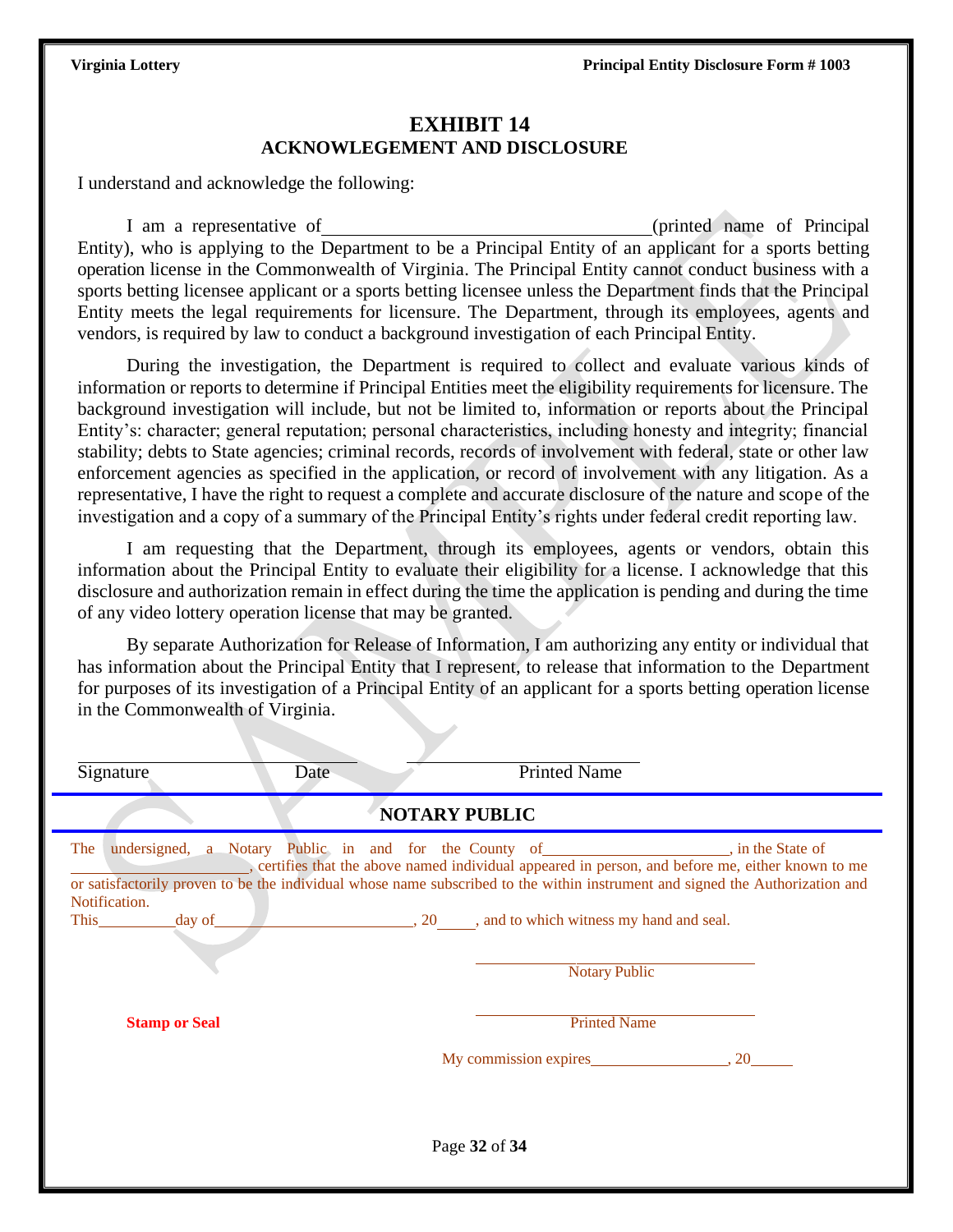# **SECTION G - APPENDICES**

# **Principal Entity Disclosure Form Appendices**

Attachments are appendices you are to provide or create. Attachments do not contain corresponding questions, exhibits or charts. Each document must be provided to your account representative to upload to the Department's online gaming licensing system.

If an attachment is not applicable to the Principal Entity, indicate "**N/A**", then use **Exhibit 11** to explain why it is not applicable. All information shall be provided *in addition* to the exhibits that are to be submitted.

| Appendix        | <b>Appendix Description</b>                                                  | <b>X IF ATTACHED</b>         |
|-----------------|------------------------------------------------------------------------------|------------------------------|
|                 |                                                                              | (ALL FORMS ARE<br>MANDATORY) |
| $\mathbf{1}$    | Description of Existing Litigation. Provide this information in addition     |                              |
|                 | to both Exhibit 6.                                                           |                              |
| $\overline{2}$  | Audited Financial statements for the last five years, including the          |                              |
|                 | Principal Entity's last fiscal year. If audited financial statement do not   |                              |
|                 | exist, then provide unaudited financial statements                           |                              |
| $\overline{3}$  | Annual reports for the last five years                                       |                              |
| $\overline{4}$  | Description of Security Options.                                             |                              |
| $\overline{5}$  | Description of Existing Litigation. Description of any settled or closed     |                              |
|                 | litigation against the Principal Entity for the past three (3) years. Also   |                              |
|                 | describe any existing or settled or closed litigation for the past three (3) |                              |
|                 | years for any holding, intermediary, subsidiary or affiliate. A description  |                              |
|                 | of any judgments against Principal Entity, holding company,                  |                              |
|                 | intermediary, subsidiary or affiliate for the past five (5) years. Describe  |                              |
|                 | if any judgments were covered by insurance and if so the insurance           |                              |
|                 | company. Provide this in addition to Exhibit $6 & 9$ .                       |                              |
| 6               | Annual reports for the last five years                                       |                              |
| 7               | Annual reports prepared on the SEC's form 10K for the last 5 years.          |                              |
| 8               | A copy of the last quarterly unaudited financial statement                   |                              |
| 9               | Copy(ies) of any interim reports                                             |                              |
| 10 <sup>°</sup> | A copy of the last definitive Proxy or information statement (SEC)           |                              |
| 11              | A copy of all registration statements for the last five years filed          |                              |
|                 | in accordance with the Securities Act of 1933                                |                              |
|                 | Copies of all other reports prepared in the last five years by               |                              |
| 12              | independent auditors of the corporation                                      |                              |